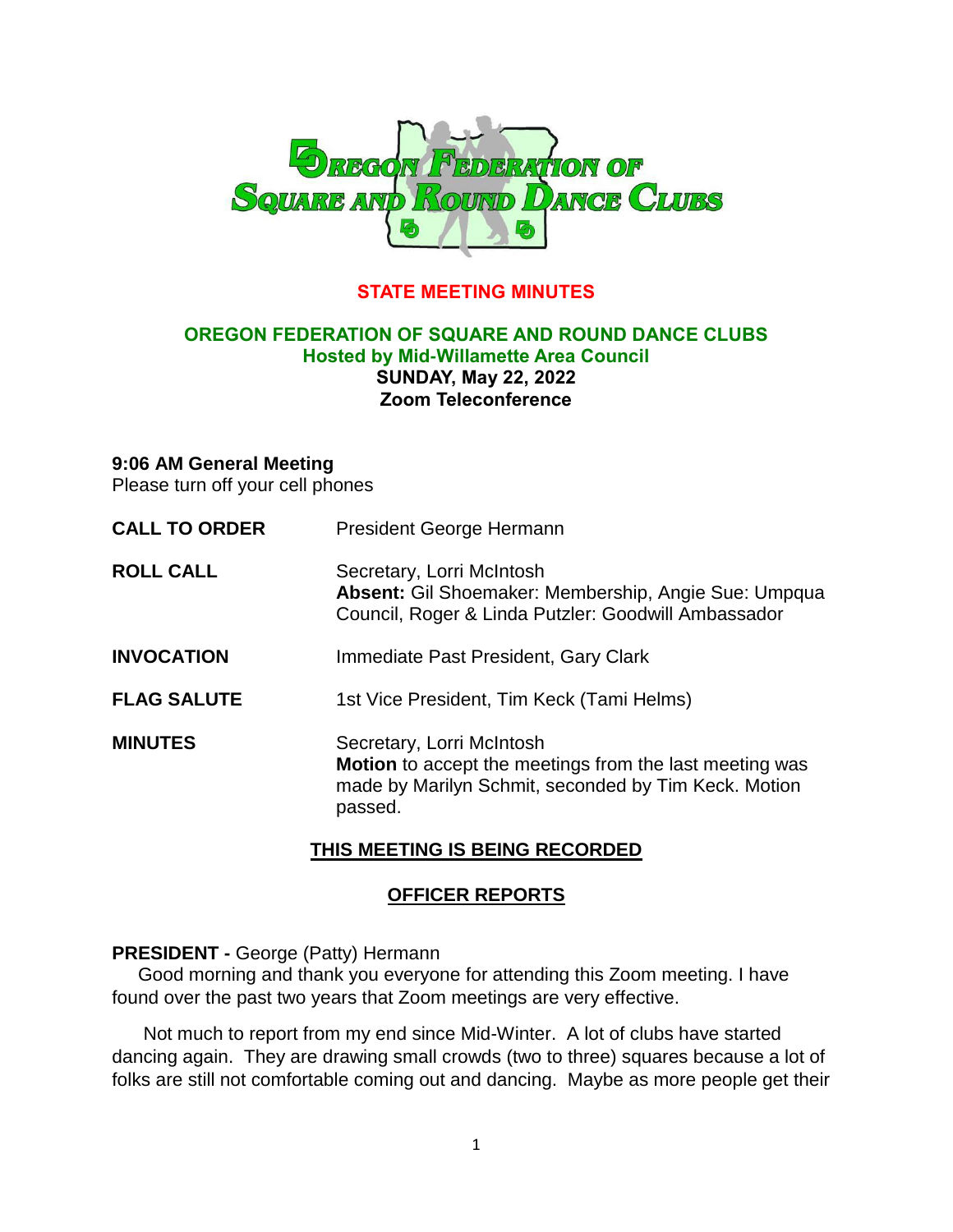booster shot (if wanted) and we see the virus recede, this will change. At least, I hope the virus will recede.

 Now is the time for clubs to start thinking about advertising for fall classes. We cannot wait until August, it must start by next month to get flyers out, start talking to your friends and neighbors, contact local papers, radio stations or even TV stations. Most media will run spots as public service announcements and may charge little or nothing to do that. As delegates, please go back to the clubs in your area and, if they are not thinking of starting to advertise, impress upon them the importance of starting NOW.

Patti and I went to Oaky Doaks last night and participation was poor for an anniversary dance. We had a good time.

**FIRST VICE PRESIDENT -** Tim Keck (Tami Helms)

Action Items:

I had a discussion with the Historian about the extent of our historical documentation.

I have begun to work on re-creating the contents of our motion book. So far there has been no success in finding an existing hard copy. I will keep looking. I can always recreate it from the minutes that we have posted. The purpose of the motion book is to keep track of our decisions. There have been instances of decisions made but not implemented and also of recent motions that discuss a previously decided motion.

I have been receiving the meeting minutes from some but not all Area Councils. I find it helpful to have a copy of the minutes helpful as it gives me insight into the goings on of the clubs.

I have prepared a proposal to modify the term limits of the elected officers and a proposal to accept by acclamation candidates in an uncontested race. Those will be discussed under old business.

I have prepared a proposal for a replacement of the Federation Banner to be discussed under old Business.

Zola: page 2, 2<sup>nd</sup> paragraph concerning term of officers, should it say of the Federation. Tim K. The report does not need to be that specific.

**2022 MID-WINTER FESTIVAL -** Karyn (Matt) Buchheit We had 440 register/attend Mid-Winter this year.

Total income \$39,044.70 Total expenses \$41,496.26 Net loss of \$2,451.56. The loss to be split between the Oregon Federation and the Emerald Empire Area. This resulted in a check being issued to each organization in the amount of \$4,774.72 for the repayment of the loan. The checks have been written and turned in to the treasurers for the OFSRDC and Emerald Empire. This loss was less than we had predicted, but was more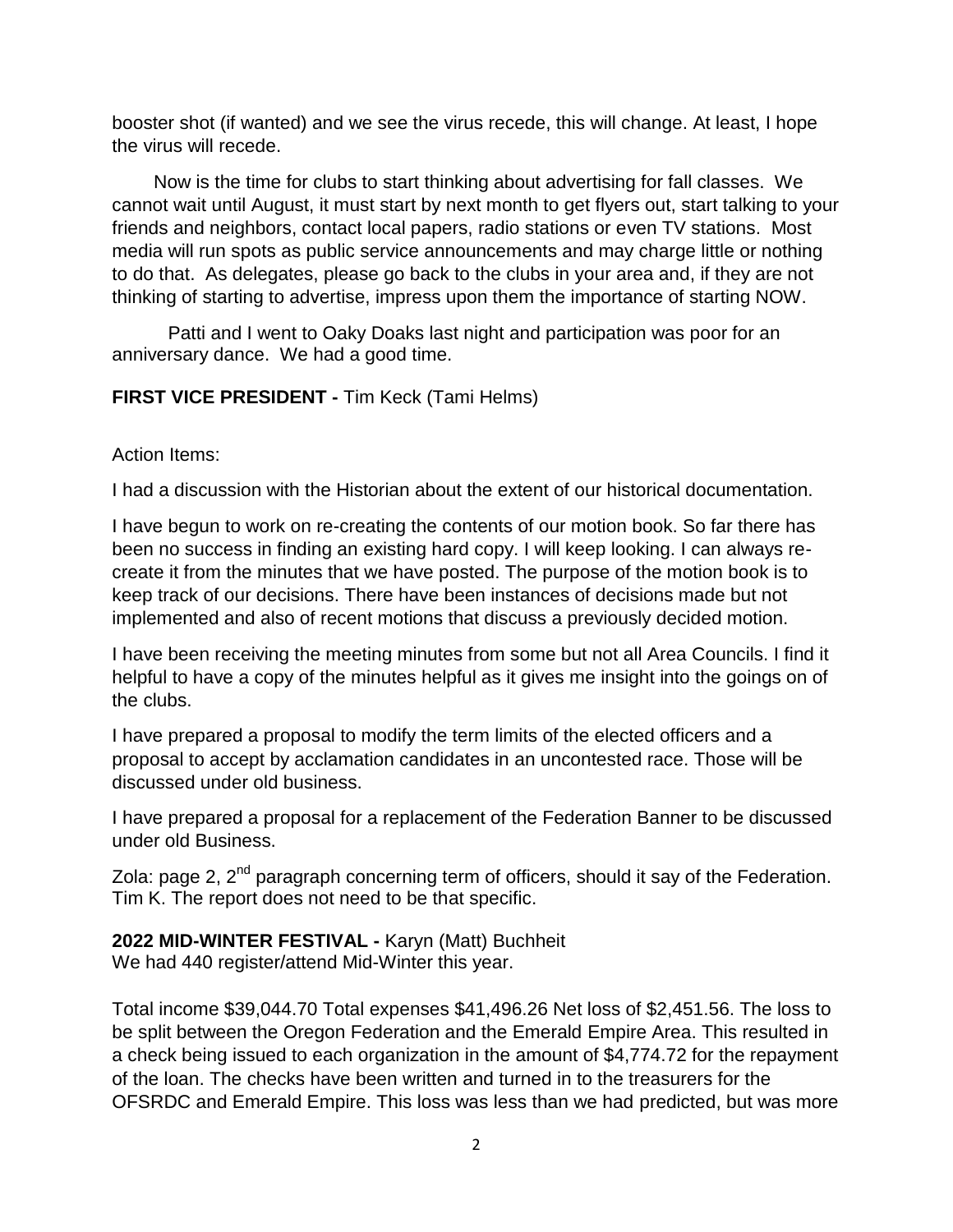than we wanted. We did have some large invoices turned in to the MWF in February that should have been turned in prior to MWF.

We asked for and received feedback from the MWF committee both good and bad with recommendations. These have all been gone over by the chairs for 2022, 2023 and 2024.

Dancers were very happy that MWF happened this year.

**2022 SUMMER FESTIVAL –** Cece (Sarge) Glidewell, Lorri McIntosh Co-Chairs: Lorri McIntosh & Cece Glidewell would like to thank the following people who have volunteered head the following committees: Treasurer: Jeanne Lobato Registrations: Cece Glidewell Wagon Master; Joyce & Mike Welton Hospitality Room for callers/cuers: Pat & Cheri Cox Photo/Video: Blake Smith Cuer Coordinator: Sarge Glidewell Caller Coordinator: Chuck Simpkins Youth Chair: Karyn Bucheit Food Service-Youth Water- advertise BYOB or buy from youth @ concession stand. Lisa Kious will help as needed Anthony Egan: Sound Technician Publicity: Kathy & Tim Roberts Vendor Chair: Ron Marilyn Schmit Featured Caller Escort: Cheryl Hagey Featured Cuer Escort: Gabe Smith First Aid: Lydia Dooley RN

The Festival Chairs want to thank the following Callers and Cuers for their support of this festival:

**Callers: Cuers:**

| <b>Callers:</b> |  |  |
|-----------------|--|--|
|                 |  |  |

Craig Abercrombie Cherie Cox Cherie & Pat Cox Dave Cooper Ian Craig **Sarge Glidewell** KC Curtis Sandy Harris Anthony Egan Cathy Houston Terry Halley Neil Koozer Sandy Harris Stephanie Lozano Darrell Kalmback Sherri Milling Mike Kious **Mike Kious** Judy Russell **Bruce Lowther Manuform Julie Stiers** Chuck Simpkins Scott Zinser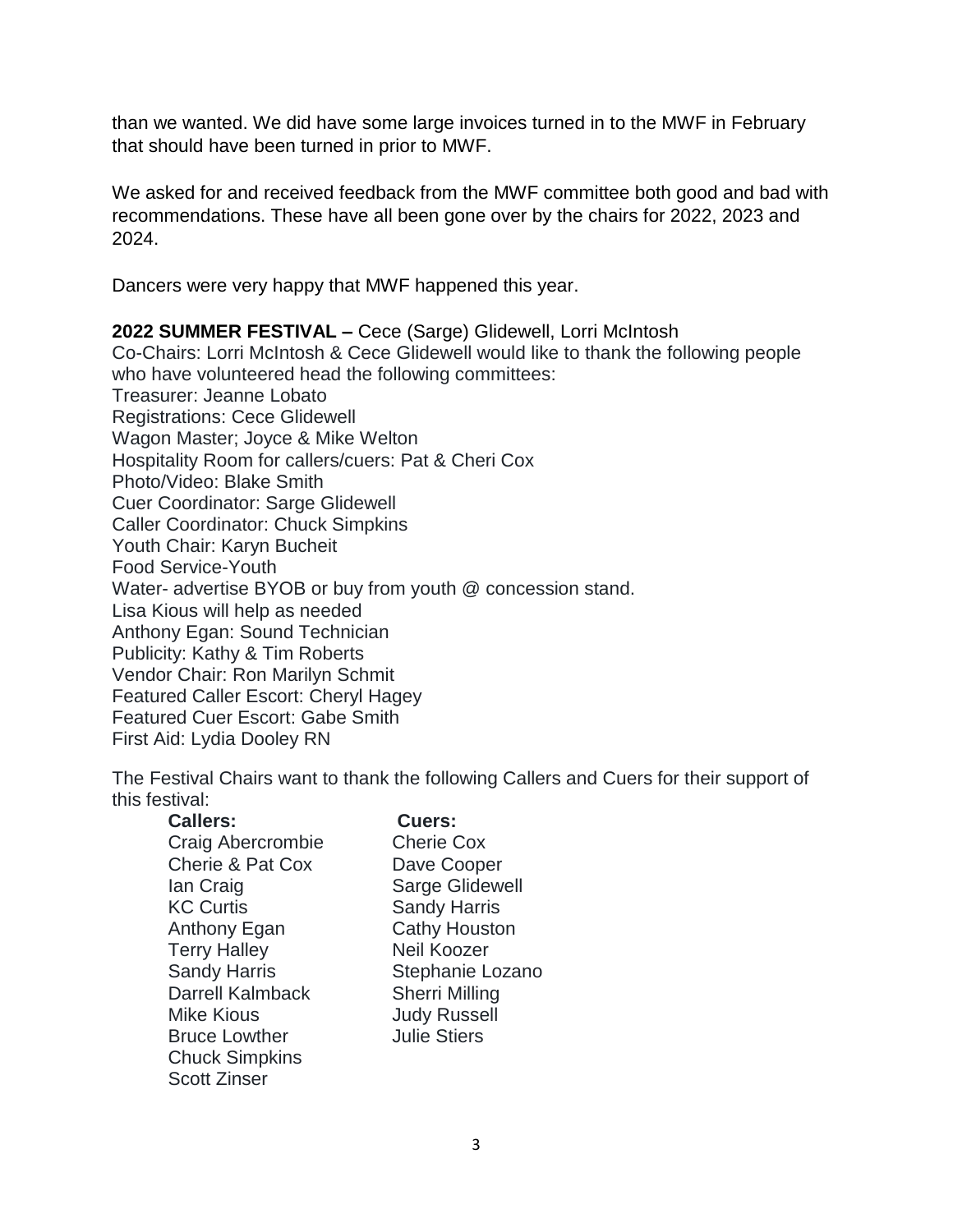The schedule has been sent to publicity chair for publication on the 2022 Summer Festival Website.

Festival Statistics:

As of May 14, 2022, we have 47 preregistrations including the 1 attendee who won the free admission at Mid-Winter

RV Parking Requests: (6)

Sarge & Cece Glidewell; Pat & Cherie Cox; Sherri Milling; Dale & Kathy Worthington; Fran Delozier/ Bill Combs; Bob & Carolyn Bosch

Vendors: Sqdini; Goldheart Nails; River City Dancers-Used Clothing Sale

Donations Received to date for silent auction:

\$50 cash from Hoedowners Club; \$30 Dutch Bros Gift Card from Toe Draggers Club; Basket from Chaps & Petticoats Club; 2 baskets from Bachelors & Bachelorettes Club

Raffle Items:

4 wood flags (1 for each dance hall) received \$15 in ticket sales from Mid-Winter to date.

We've received a few more registrations. USAWest is going to have a table and has sent in their registrations.

We still need a Color Guard.

Lorri: We need help. We still need someone to be in charge of facilities and helpers. Since both Cece and I live in the south, it would be very helpful if someone who lives in the northern part of the state could work with Blanton.

Lorri will mail the rest of the ribbons that have been purchased.

Dave Cooper: are some of the callers and cuers included in the number of ribbons sold? Cece: Yes. When invitations were originally mailed, callers and cuers were notified that they would receive a half priced ribbon if they caller or cued more than 3 times. Some of the callers and cuers paid before receiving their scheduled times. Due to the low number of callers & cuers, everyone who has signed up will be calling or cueing 3 times or more. Cece will be contacting the callers and cuers who have paid to ask if they would like a refund or if they will donate their ribbon cost to the festival.

## **2023 MID-WINTER FESTIVAL -** Lisa Kious

Hi all. We are getting this festival underway. We just mailed out packets of flyers to all of our features to pass out in their dancing areas. We also just handed out packets and boards so that our visitation people can start getting the word out. We will have flyers for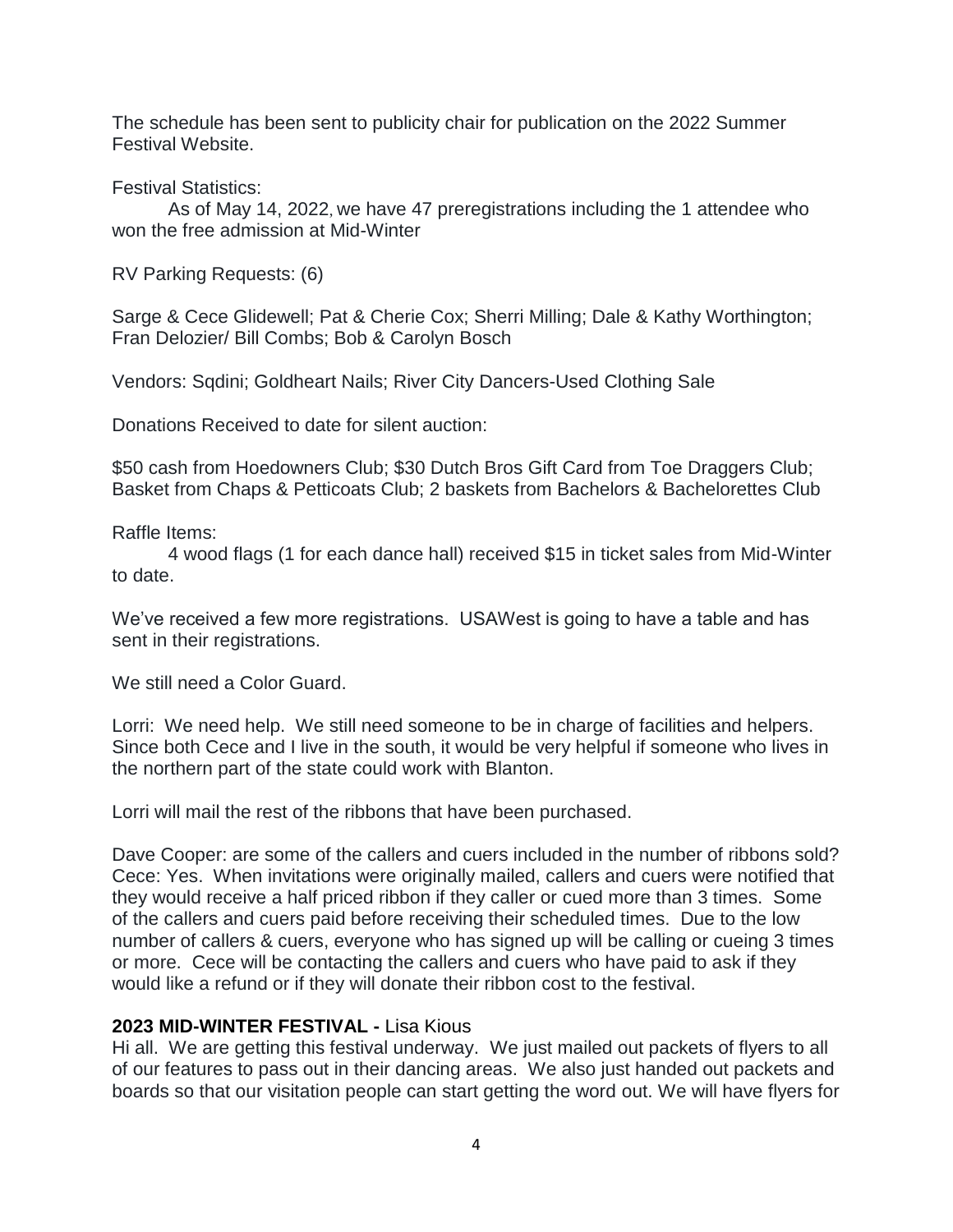all of the Delegates at the July in person meeting. We are so excited to be having a festival again. For those that haven't heard yet it is January 27th -29th, 2023 and we have Justin Russell and Steve Edlund as our featured callers, Deb & Tim Vogt our featured cuers and Shane Gruber our featured clogging cuer. We currently have a little over 100 registrations so we are happy to have this as a start. We also have signed contracts with 4 of the area hotels so you can start booking your rooms now. The hotels are Comfort suites, Holiday Inn Express, Best Western, and Quality Inn. If anyone knows of a website person we are still in need. Any questions?

## **2023 SUMMER FESTIVAL –** Available

## **OREGON FEDERATION NEWS -** Tim (Kathy) Roberts

It's nice to see the club reports and the dance flyers picking up again. Remember that the OFN is a source of free advertising.

## **SECOND VICE PRESIDENT –** Patrick (Cheri) Cox

The sound equipment is here and still does not work. Tim Keck and I are working on it. We are going to Summer Festival and Diamond Lake.

Dave Cooper: when does the information for directories need to be in? Patrick: I need to talk to my wife about this. She will be putting the information together.

## **SECRETARY -** Lorri McIntosh

We have been dancing in southern Oregon. Blake, Lily, and Myself are excited to travel to Evansville, Indiana for the National Square Dance Convention. Gabriel is undecided since he is going to work as a wildland fire fighter again this year. We enjoy driving; there is so much to see on the way to and from the convention. Even with gas prices.

Letter sent April 13<sup>th</sup>, 2022, from Misha Case after her caller school experience: To the OFSRD Scholarship Grants Committee,

I will be honest; I am still digesting most of the information that was in the 2 day Women In Calling Institute. But there are a few things that I will be focusing on now that I have the right tools to understand what I have been trying to do on my own.

The first thing I will be focusing on is formation awareness, and actually knowing what the formations are called. I know the most common formations, but the more uncommon formations I struggle with remembering what they're called. This will help me with identifying the rest of the components I need to successfully sight resolve using any method of my choosing. I will also be learning different flow modules and where to apply said modules to enhance dancer experience. This last point goes hand in hand with formation awareness. I struggle with typical modules that every new caller learns, mostly because memory calling is very rigid and can be hard to recover from if a mistake is made.

The second thing I will be focusing on is teaching using a method, or several methods, that will help all types of learners not just the visual, auditory and kinetic learners. I want to make learning how to square dance as easy as possible for all seven types of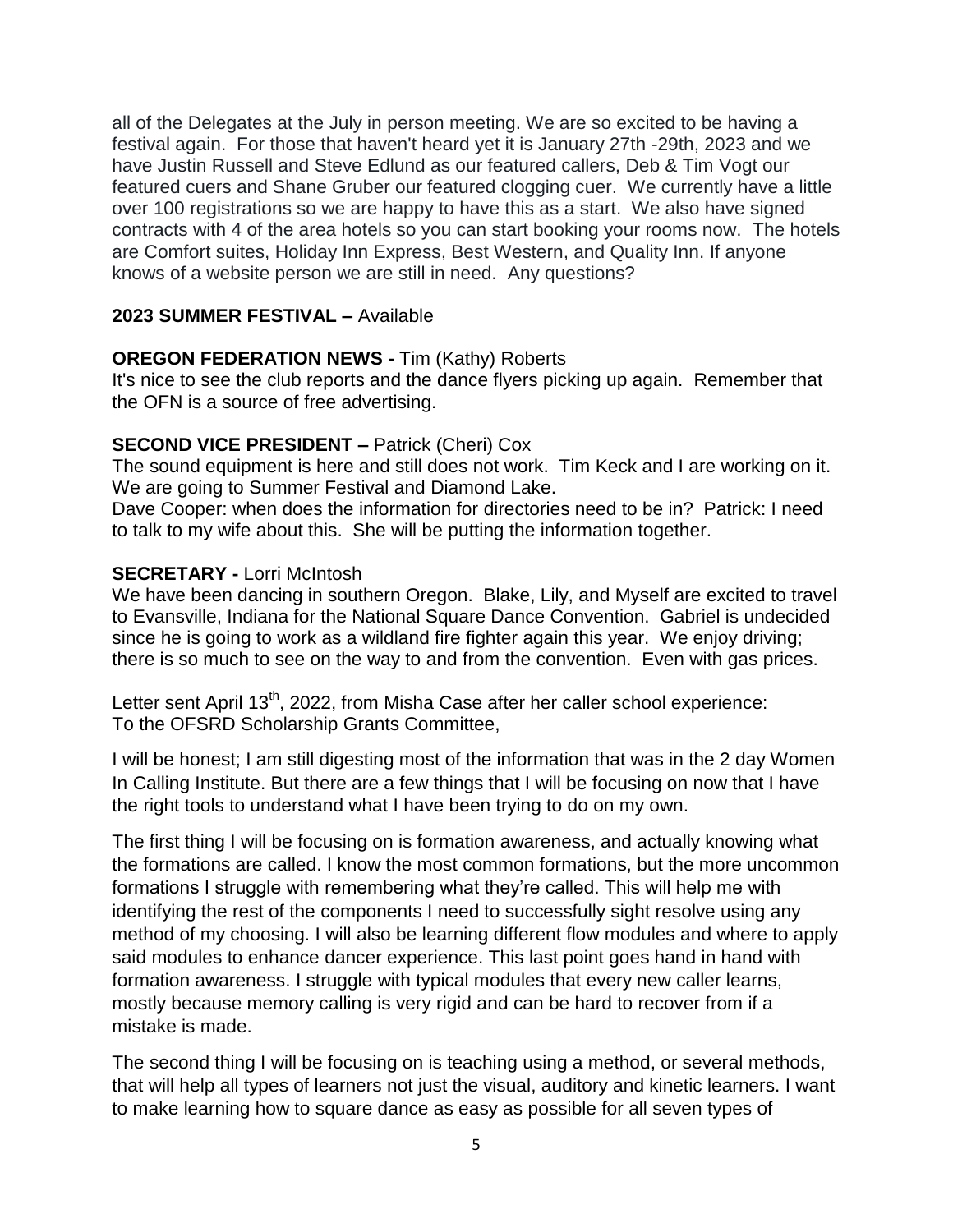learners. This point will be something that I will constantly be working on to make the student experience rival the best dance you have ever gone to.

The third and last thing I will be focusing on is sounding like a caller. There is a calling technique called chanting that you hear the more experienced callers do that just sounds pleasing to the ear. I already do it when I perform my singing calls, I am now going to apply it to my patter calling. This technique goes hand in hand with song selection for patter calling, which I was struggling to improve on before attending the school. Now that I know what I need to look for in a patter song, I can start to call sounding as good as Daryl Clendenin or Roger Putzler. This will ultimately improve dancer experience, which will encourage dancers to come back and bring friends.

There are other little things I will also be focusing on while working on these three major points. Things such as breathe control, tone inflection, and timing. These little things I will be working on for a very long time and look forward to being able to master them.

I want to sincerely thank the Committee from the bottom of my heart for the grant that helped me go to this school. I made lasting friendships with my fellow students, all of the caller coaches, the callers who came in for the Callerlab Convention and the local dancers that came to help out in the school. This was an experience that I would have never been able to get without your help. THANK YOU!

Mauricia "Misha" Case

# **TREASURER -** Marilyn (Ron) Schmit

The financials are done through the end of April. The loss and balance of the \$6000 loan from Mid-Winter has been posted along with the money for the youth dance help. Some background checks were paid for and the Corporation dues have been paid. I will be working on putting together some numbers for the proposed budget for Tim Keck. I will get together with him after I return from Evansville, IN at the end of June. See the financial statement, Attachment 1.

Post office lost the February check for the background checks so she will send a replacement check.

## **MEMBERSHIP CHAIRMAN –** Gil Shoemaker

I have received a packet of forms from a new originating group in Central Oregon. They wish to be called "Kountry Rhythm Rockin' Outlaws". The forms look to be complete and it seems that they are in order, I have had a couple of conversations with Jan Steele. Also, I had a conversation with the Central Oregon Council President and George Hermann, OFSRDC State President. I am in favor of this group becoming one of Oregon State Federation's clubs. I hope we all will approve of them becoming a square dance club in our state federation.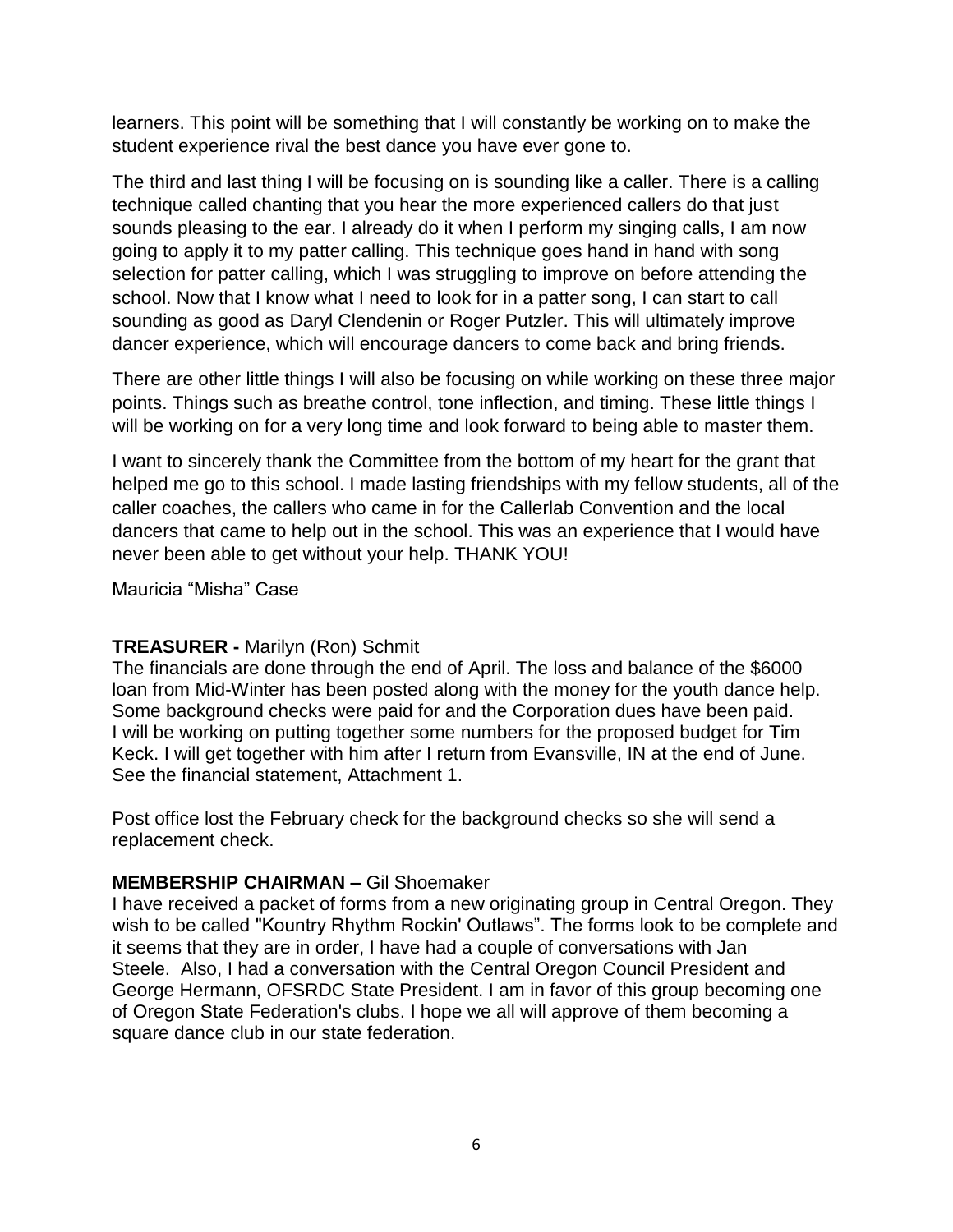The Rocking Outlaws have completed all documents and process for joining the Federation. **MOTION:** Dave Cooper moved and Zola Jones 2<sup>nd</sup> to accept the club into the Federation as a new club.

## **INSURANCE CHAIRMAN -** Marilyn (Ron) Schmit

We have gained 90 more dancers since the Mid-Winter report. We are up to 1326 primary dancers now. I send in names about once or twice a month to get the new listings insured. An additional 12 dancers have been added from Jim Steele's new club. We now have almost 1,350 members.

## **PAST PRESIDENT -** Gary Clark

At our Federation meeting at Mid-Winter the Scholarship Committee voted to provide a Scholarship Grant for Misha Case. It was a Two-Day Women in Calling Institute. I'm happy to report a very good recap letter was received from Misha after her attendance. The Federation Secretary will provide it in correspondence.

The Nomination Committee provided a full slate of Federation Officers at the Mid-Winter meeting. They will be voted on under Old Business.

# **APPOINTED OFFICERS**

## **PARLIAMENTARIAN -** Tim (Kathy) Roberts – No Report

## **EDUCATION/PUBLICITY -** Kathy (Tim) Roberts

I compiled a list of all of the OFSRDC clubs with 2-4 day festivals scheduled for 2022- 2023. The schedule has been posted on Facebook and in the June OFN.

I created a Facebook page for Summer Festival and have been promoting the festival. I asked Tim Roberts to create their webpage. Both sites are up and current. Please check them out and consider buying your ribbons as soon as possible to support our state festival.

The Education Seminar during Summer Festival will be led by Tim Roberts, OFSRDC Parliamentarian and hopefully a USDA Representative. We will be discussing what the OFSRDC and USDA organizations are and how they can help clubs and dancers. Marilyn Schmit has the USDA publication display rack and will make it available for any interested dancer. The seminar will be on Saturday afternoon at 4:00 pm in the Round Dance Hall. The seminar will be in the Round Dance Hall on Saturday at 4:00 pm.

Our Facebook page is now up to 680 members. Many of our club and Festival posts are being picked up and shared by organizations across the United States. Facebook is a great way to promote your clubs

## **HISTORIAN -** Marilyn (Ron) Schmit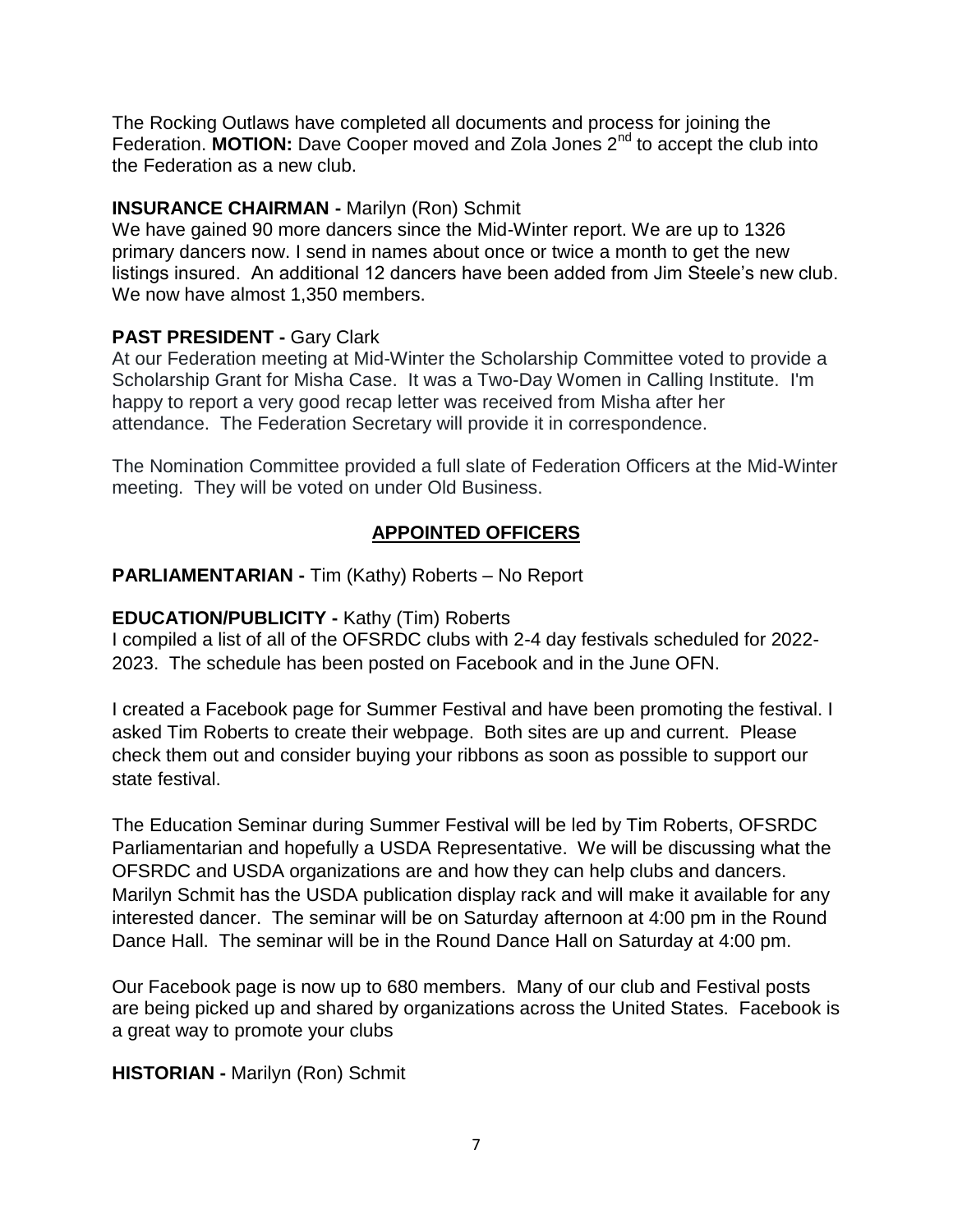Working on cataloging some of the photograph albums. They have been moved from two or three containers in the garage to a big container in the family room. While doing that, I am working on getting more info on Chairman and Wood award listings for the missing years that we don't have any winners listed. Almost ready to re-engrave the wood and chairman's award and the holes will be filled.

# **COMMITTEE CHAIRS**

# **LICENSING –** Brooke Davison

- I previously reported that our balance with BMI was \$10 and I would coordinate with Marilyn for payment. Not long after the last meeting our account with BMI showed they wrote off that \$10, so no additional payment is required this time. I communicated that information to Marilyn.
- Provided Marilyn check and documentation from Mid Winter 2022 for Federation reimbursement of licensing fees.
- The annual payment for SESAC licensing fees will be due in July, I will coordinate with Marilyn to get paid.
- I will be contacting the Summer Festival chairperson in mid to late June with a memo for licensing fees due to the Federation for Summer Festival 2022.
- Kindly change the link associated with my name on the Federation website, it is still showing my work email. This should be changed to [davison.brooke.77@gmail.com](mailto:davison.brooke.77@gmail.com)
- Included with my report is a copy of suggested revisions to the Licensing policy to bring the language to current practice
- Obtained copies of BMI, ASCAP and SESAC Agreements

George Hermann asked about amount to BMI as a lump sum. Brooke: I had an attachment for the changes to the P&Ps to update it. The attachment was not sent with reports. I will bring up at next meeting.

As promised during the meeting this morning, here is the suggested revisions for the Music Licensing P&P. These were missed in Lorri's meeting report and not included. Track changes is on in the Word Document so you can see what additions and deletions I am suggesting. These revisions are to update the P&P to more current practices as the P&P hadn't been updated in over 10 years. I encourage you to review these revisions and welcome feedback. I'd be happy answer any questions you have ahead of the next meeting. I will not be able to attend the meeting at Summer Festival as I will be out of the country.

# **YOUTH ADVISOR -** Karyn Buchheit

I did not receive any scholarship applications this year.

I would like to ask for the state to consider allowing those in apprentice/journeyman programs to be able to apply for the scholarship. These are different than vocational/trade schools as they are often through a company itself and the kids are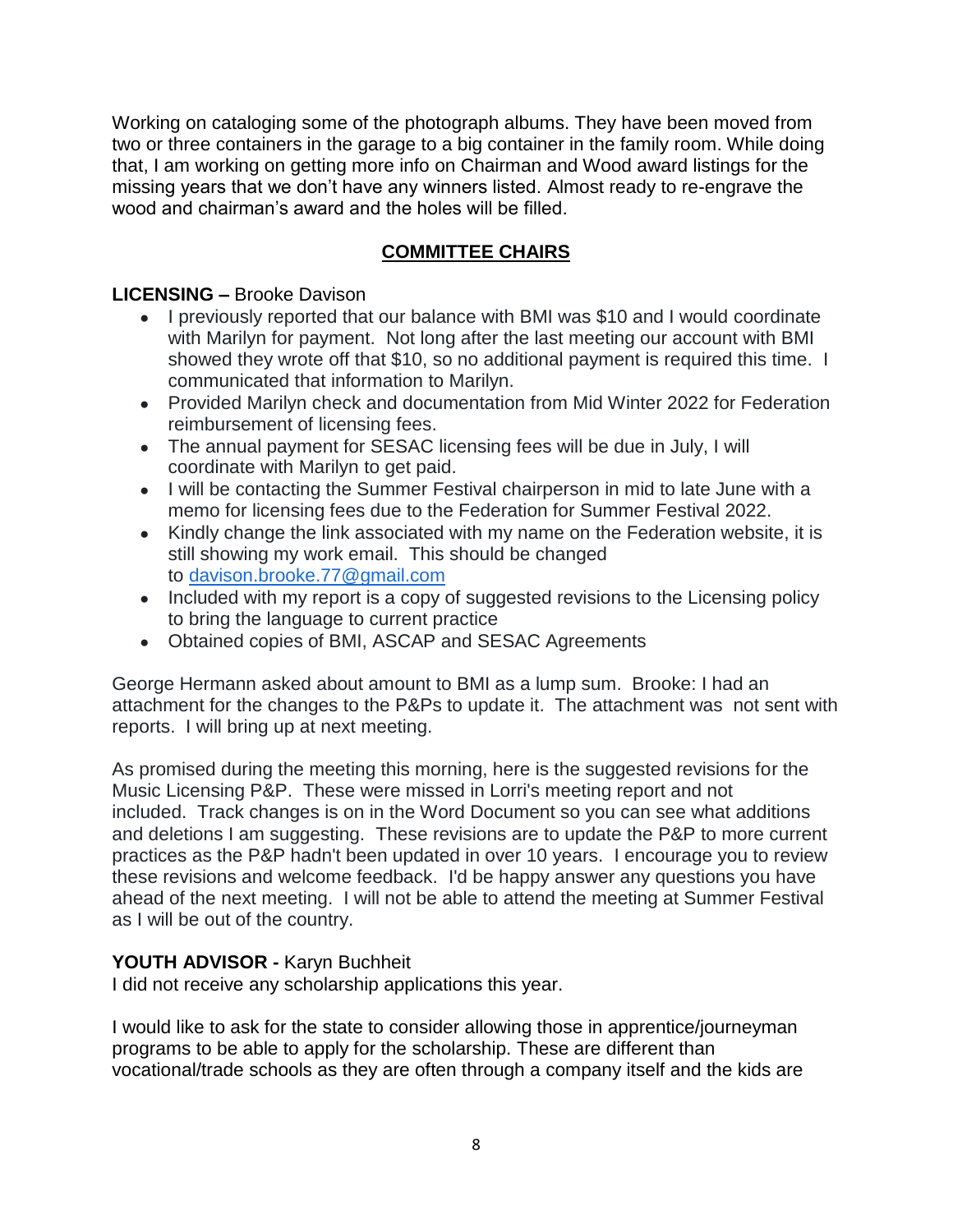learning on the job from a mentor/master. In this case, their needs are different than normal schools in that they are looking to finance tools/equipment/job travel.

I am asking this as I did have a couple of kids in this type of program who felt that as they were not in "school" that they couldn't apply for the scholarship – even after I told them that they would be considered eligible by the scholarship committee.

This next bit falls partly under Youth and partly under MWA Delegate, so I am covering my part.

Silver City Squares has managed a breakthrough with getting greater numbers of youth. This is through a contact with some church groups with high youth numbers, a contact with a home school group and a contact with an "Old English Country Dance" group. This has also caused a formation of a "parent corner" at lessons – several of whom have indicated that they will join the fall lessons at the club. The parents are seeing the fun that the kids are having, and their own kids are encouraging them to try it.

Discussion about apprentice/journeyman- jobs through a company as paid employee that must pay for their supplies and vocational school. This would be for square dancers who request assistance for any education whether it be in college or vocational programs.

Betty: I can see where the journeyman scholarship would lead to into the square dance world. Karyn has students in welding and carpentry programs that did not apply because they did not feel it was ethical to apply since it's not listed on the scholarship. Tim R.: there is an experience with college learning that a person would not have with journeyman or apprenticeships.

Zola: do the youth need to be a member of a Federated club? Yes

**Motion:** Gary Clark made a motion to allow apprentice/ journeyman to apply for the youth scholarship, Tim K second the motion. Tami voiced not everyone can go to college due to cost or other matters, apprenticeship or journeyman advance their job employability. Motion carried unanimously.

**ORDTA -** Tami Helms (Tim Keck) – No Report

**ROUND DANCE SCREENING -** Tami Helms (Tim Keck) - No Report

**CALLER LIAISON -** Terry Halley (Betty Chipps) - No report

## **WEBMASTER -** Tim (Kathy) Roberts

There have been two recent changes. First, I found minutes for meeting that I had been missing from the early 1990s. I am now missing 1978 through 1992, and for some reason the year 2000. These are now present on our web site. Second, I found the Parliamentarian's "Motion Book" from the 1990s. I also scanned this. Third, Marilyn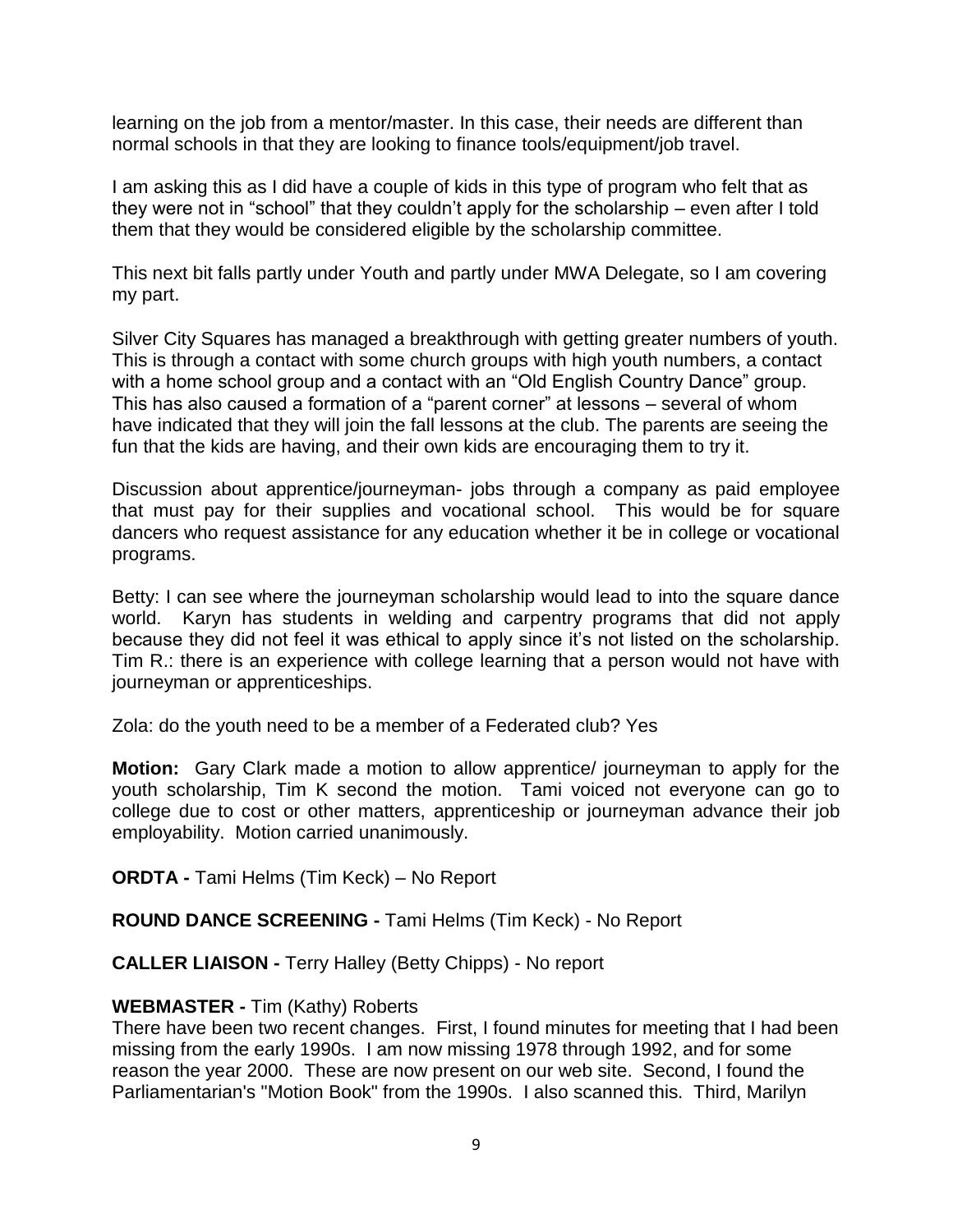has located almost all of the club names that were missing from the Wood Award. I think there are only 3 years now that we don't know.

Tim K. asked if the motion book is also on the Federation website. Tim R. will add a link for the motion page.

### **GRANT FUND COMMITTEE**- Gary Clark

No grant requests received.

#### **STATE FAIR -** Marilyn (Ron) Schmit

The letter to the state fair person I make contact with has been sent via email. I asked for three different days to dance in the afternoons. One for mainstream, one for round dance and the final Saturday of the fair week for the youth dancers. I probably won't hear back until late June for more details. Stay tuned.

### **BACKGROUND CHECK -** Tim (Kathy) Roberts

I believe we are all caught up.

## **OLD BUSINESS**

- A. Motion to change Elected Officer term limits, first reading. This is a constitutional change which is why this is a  $1<sup>st</sup>$  reading. We need to discuss it and vote on it during the next meeting:
	- a. Tim Keck read below to members present:

# **ARTICLE 7 ELECTION OF FEDERATION OFFICERS**

#### Officers shall be elected in the following manner:

The nominating committee shall consist of five members: the immediate Past President as Chairman, two appointed by the President, one each appointed by the 1st and 2nd Vice Presidents. This committee shall be appointed by the September meeting by the incoming board. This committee shall annually nominate from the member clubs at least two candidates for each office, with the exception of President and Treasurer. The office of President will automatically be filled by the current 1st Vice President. In the event the current 1st Vice President is unwilling or unable to hold the office of President, then nominations for President will be acquired by the nominating committee. The office of Treasurer shall be elected on a biennial basis every even numbered year. The<br>nominating committee shall file a report of nominees with the Secretary not later than February 1st<sup>11</sup>. Within ten days the Secretary shall mail a ballot to the secretary of each member club. Each member may cast a ballot for one of the candidates for each office or may propose an additional candidate by writing in such name in the space provided. These ballots shall be returned by the member club and must be postmarked not later than May 1st. Any candidate who receives a plurality of votes cast will be declared elected.

In the event of a tie vote for any office, the current President, current 1st Vice President and immediate Past President shall cast ballots.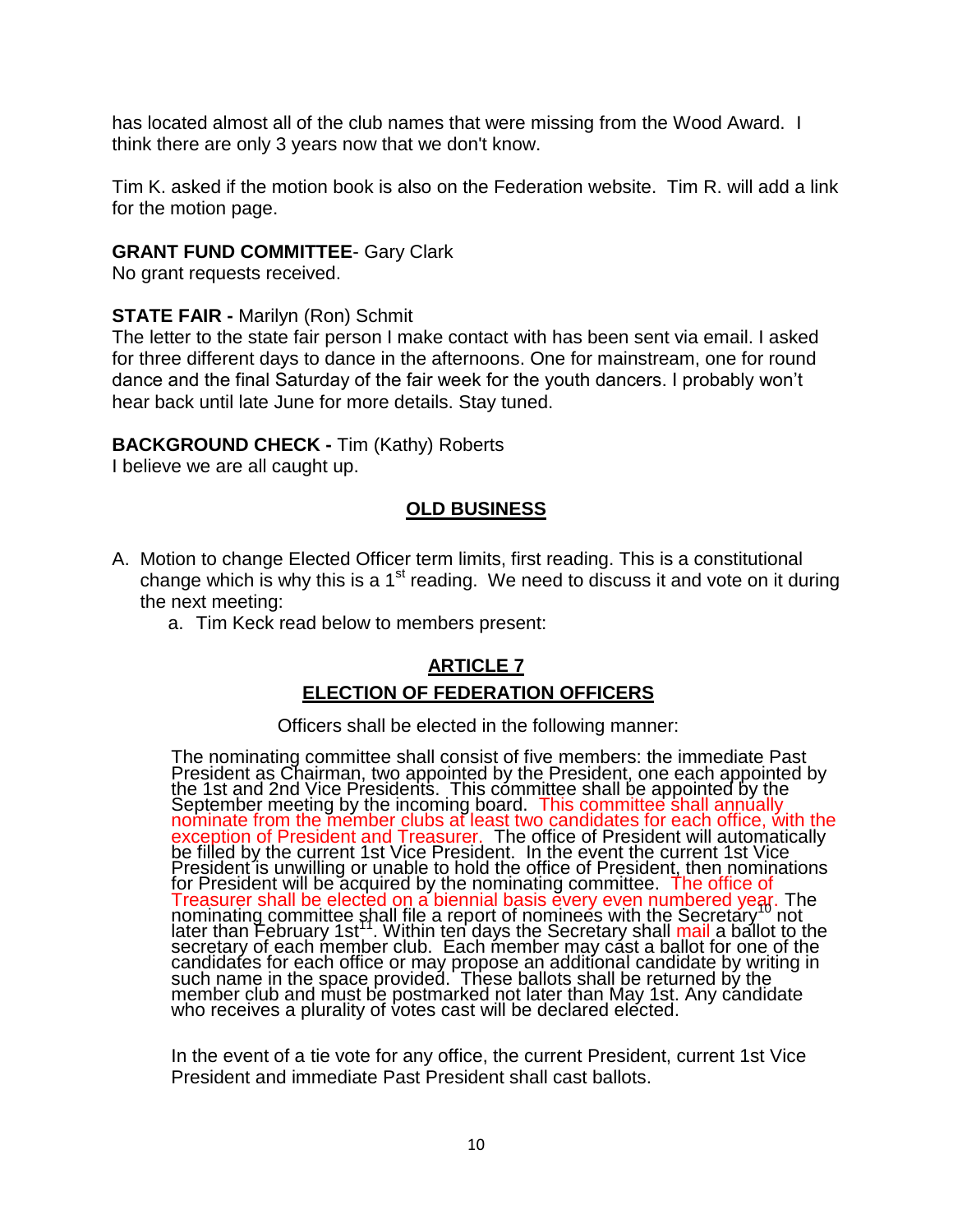# **ARTICLE 8 AMENDMENT OF BY-LAWS**

The By-Laws may be amended at any regularly scheduled meeting of the State Executive Board at which a quorum is present and by a two-thirds majority of those voting, provided that the amendment has been read at the previous meeting of the State Executive Board. A quorum in this case shall be considered as a simple majority of the acting State Executive Board members. If the State Executive Board **approves** the proposed amendment, it will be sent to the member clubs for final approval. The proposed amendment and a ballot will be sent to all member clubs within 15 days of the State Executive Board's approval. The amendment will be ratified by two-thirds majority vote from the ballots that are returned to the Secretary prior to the next regularly scheduled State Executive Board meeting.

# **Current Practices & Procedures:**

- 1 *The 2nd VICE PRESIDENT*
- 2 (Term: 1 year) $61$
- 1 *The SECRETARY*<sup>83</sup>
- 2 (Term: 1 year) $^{84}$
- 1 *The TREASURER*
- 2 (Term: 2 years) $^{66}$
- 1 *The MEMBERSHIP CHAIRMAN<sup>97</sup>*
- 2 (Term: 1 year)

# **Section V, Elected Officers**

9 4. The State Nominating Committee is to review the applications that have been submitted. If

10 sufficient applications have not been received to provide at least two candidates for the elected

11 office of 1st Vice President, 2nd Vice President, Secretary44, and Membership Chairman, the

12 committee will obtain other nominees by asking persons whom they know to be interested and

13 **13** capable officer candidates. The office of Treasurer is to be elected biennially.<sup>45</sup> The Nominating

14 Committee presents their slate of candidates for elected offices at the Mid-Winter Festival

15 Nominating Committee meeting.

# 1 *Elected Officer And Delegate Duties (Section V-4)*

2 1. Elected Officers are elected per Article 7 of the By-Laws. They are elected for a term of one year,

3 with the exception of the 1st Vice President and Treasurer. Elected Officers and Delegates48 are the

4 only members that have a vote. They shall prepare a detailed written report for each State meeting.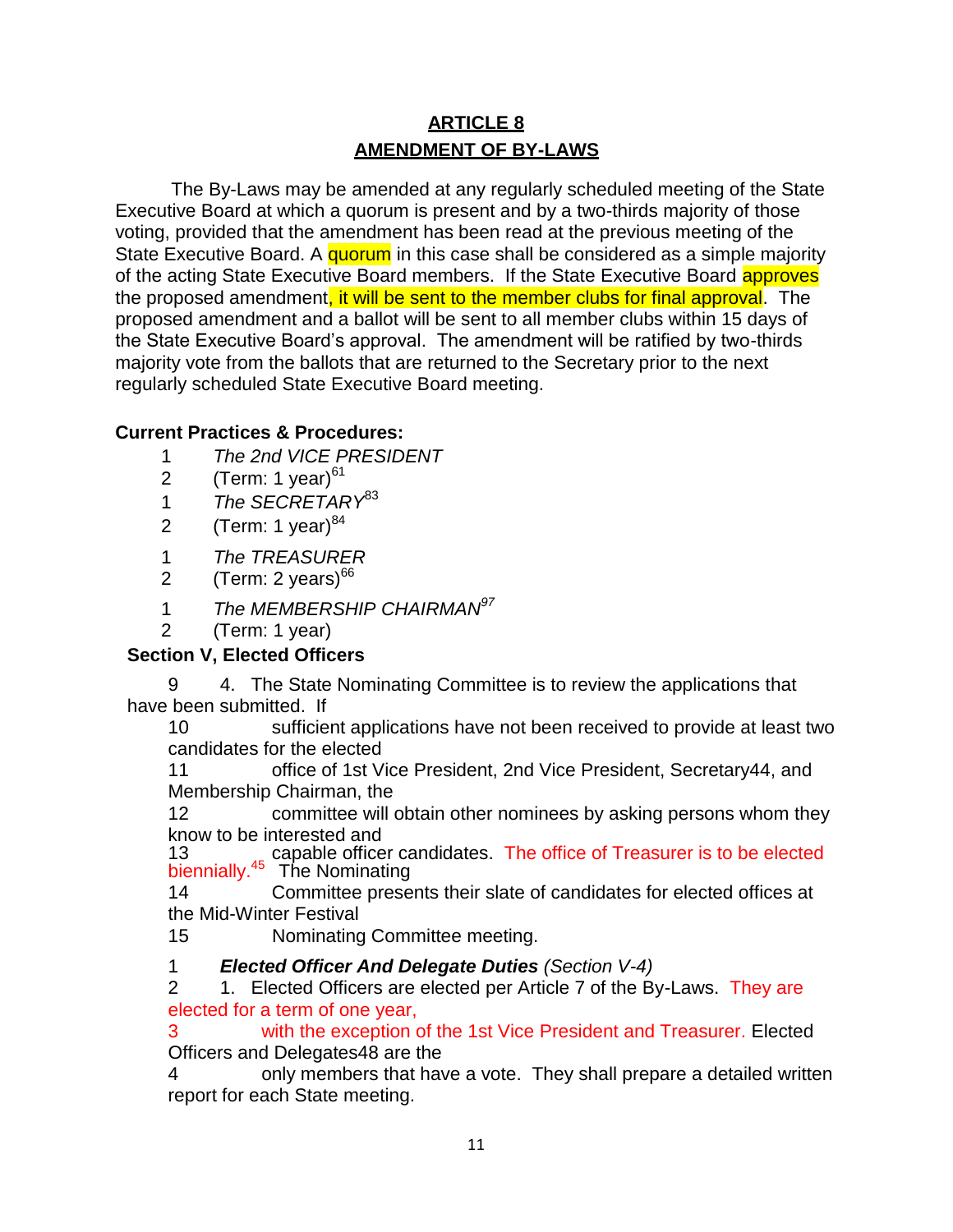## Proposed Changes:

## **By-Laws, Article 7, Election of Federation Officers**

**Change from:** *This committee shall annually nominate from the member clubs at least two candidates for each office, with the exception of President and Treasurer.* **Change to:** This committee shall seek nominations from the member clubs, candidates for each office except for President.

**Delete:** *The office of Treasurer shall be elected on a biennial basis every even numbered year.*

**Modify from:** *Within ten days the Secretary shall mail a ballot to the secretary of each member club.*

**Modify to:** Within ten days the Secretary shall deliver a ballot to the secretary of each member club.

**Add:** *If there are no contested races, a motion to elect by acclamation may be requested. If the motion passes, the Board of Officers will be elected by acclamation. The election by ballot vote will not be held.*

## **Practices & Procedures**

For the 2<sup>nd</sup> Vice President, Secretary, and Membership chair,

**Change**: the term from 1 year to 2 years

Section V, Elected Officers

**Delete:** The office of Treasurer is to be elected biennially.<sup>45</sup>

Elected Officers and Delegate Duties (section V-4)

**Delete:** They are elected for a term of one year, with the exception of the 1st Vice President and Treasurer.

- b. Zola Jones: Article 7,  $3<sup>rd</sup>$  line from the bottom, each member club may cast a ballot. Tim K. this change can be made. If the elected officers and delegates approve the motion, then it will be sent to the member clubs.
- c. Zola: question, article 7, first paragraph: "each member may cast". Should insert the word "club" between member and may. Tim R. Federation members are clubs, not dancers. Tim K. thinks that this is an Administrative change and doesn't need to be voted on.
- d. First Reading has been finished.
- B. Motion to allow election by acclamation in an uncontested race. Under proposed changes would allow uncontested officer race to be done by acclamation.
	- a. First Reading Tim Keck
		- i. Refer to his attachment
	- b. Under the proposed changes to the By-Laws, if there are no uncontested race, election by ballot will not be held if the races are uncontested.
	- c. First Reading has been finished.
- C. Announce 2022-2023 Officers
	- 1<sup>st</sup> Vice: President: Karyn Buchheit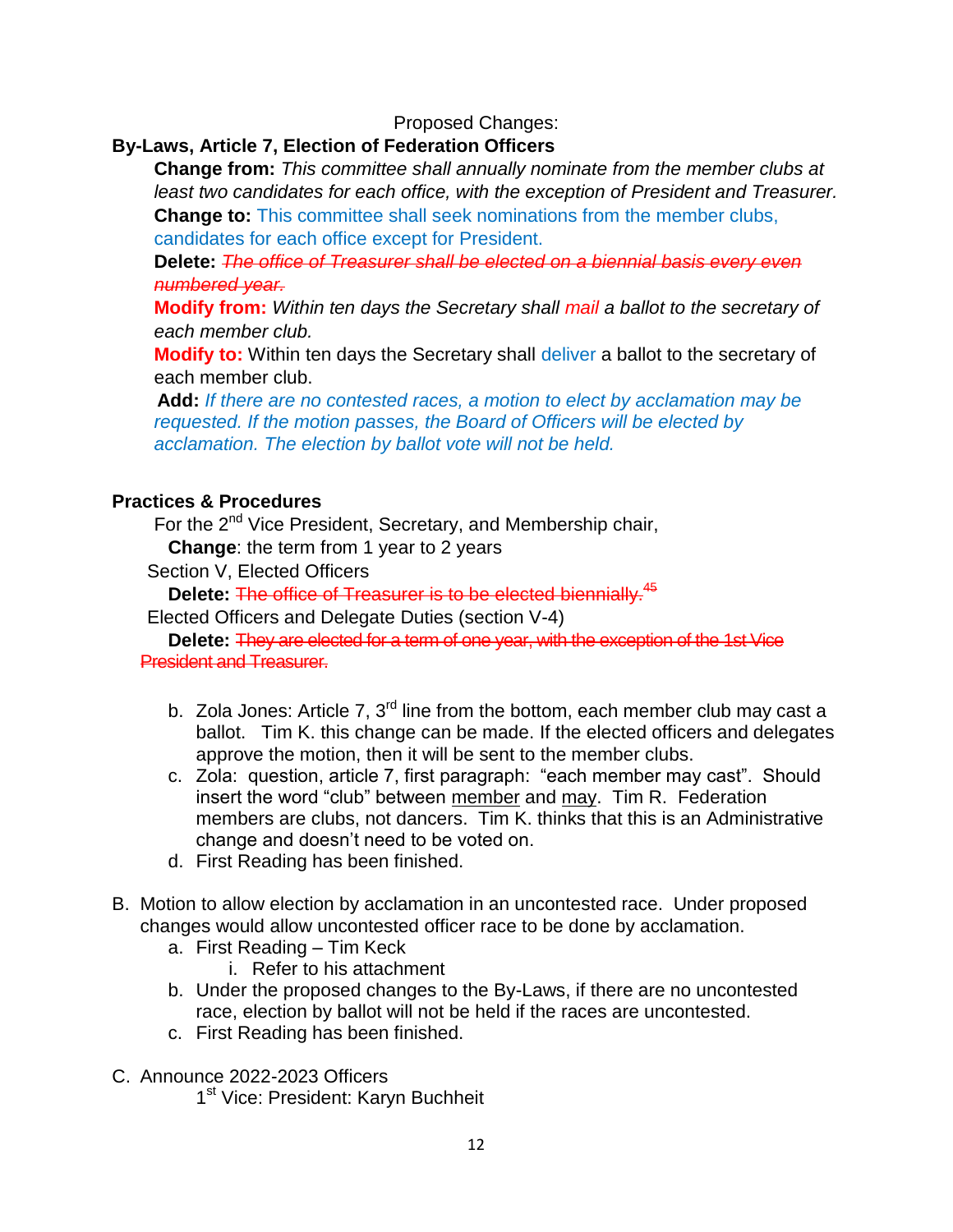2<sup>nd</sup> Vice President: Patrick Cox Secretary: Lorri McIntosh Membership: Gil Shoemaker Treasurer: Marilyn Schmit remains for another year

**Motion**: Gary Clark moved to elect officers by acclamation for the 2022-2023 year. Betty Chipps seconded the motion. Motion approved.

D. Update on 72" x 48" Banner Replacement \$170-180 dollars to have another nylon banner made. Banner has square dance and round dance logos on it. Mockup banner possibilities were shown to member present at the meeting. Request to have year (1957) and improve image of dancers on the banner. Discussion on whether to have the logos or not on the banner. The varying colors make a difference to the appeal of the banner. Colors are currently green and white. Zola made the comment that the Federation's colors are green and white when we have represented at the National Convention. Joyce asked where the banner would be used? The banner is used at Grand Marches, OFSRDC meetings, and at the National Convention. Gary requested the banner be reduced in size because currently it's too wide to conveniently carry. A vinyl banner might be more rigid and not wrinkle as much. Vinyl might be easier to carry. Patrick Cox recommended having 2 banners, a smaller one to carry and a larger one to display at meetings and festivals.

Blake Smith volunteered to work on a new design.

Once the banner has been replaced, Dave Cooper from the Beachcombers has requested the old banner be given to their club. They will proudly display the banner in their hall where it will be protected and visible for all visitors to see.

## **NEW BUSINESS**

- A. Motion to abolish Summer Festival:
	- a. Motion: Blake Smith moved motioned to abolish Summer Festival after 2022. Joyce Welton 2<sup>nd</sup> the motion.
	- b. Discussion on abolishing or not, Kathy Roberts reports there are 9 clubs that have festivals, soon to be 9 festivals in a 6–7-month period.
	- c. Tami Helms: would l not like to see Summer Festival abolished; it is a state festival. The state should have some priority to hold the festival.
	- d. Zola Jones: in the P&Ps has a set date of when the Summer Festival should be. If we do away with Summer Festival, would mean the state meeting in June or July would need to be rotated between councils. September 12. 2021 the Federation agreed to run Summer Festival every other year if a council did not step up and do the festival. The Federation can hold the festival at Blanchett school, the next year would be 2024.
	- e. Marilyn commented that the profit or loss is on the incoming president's budget.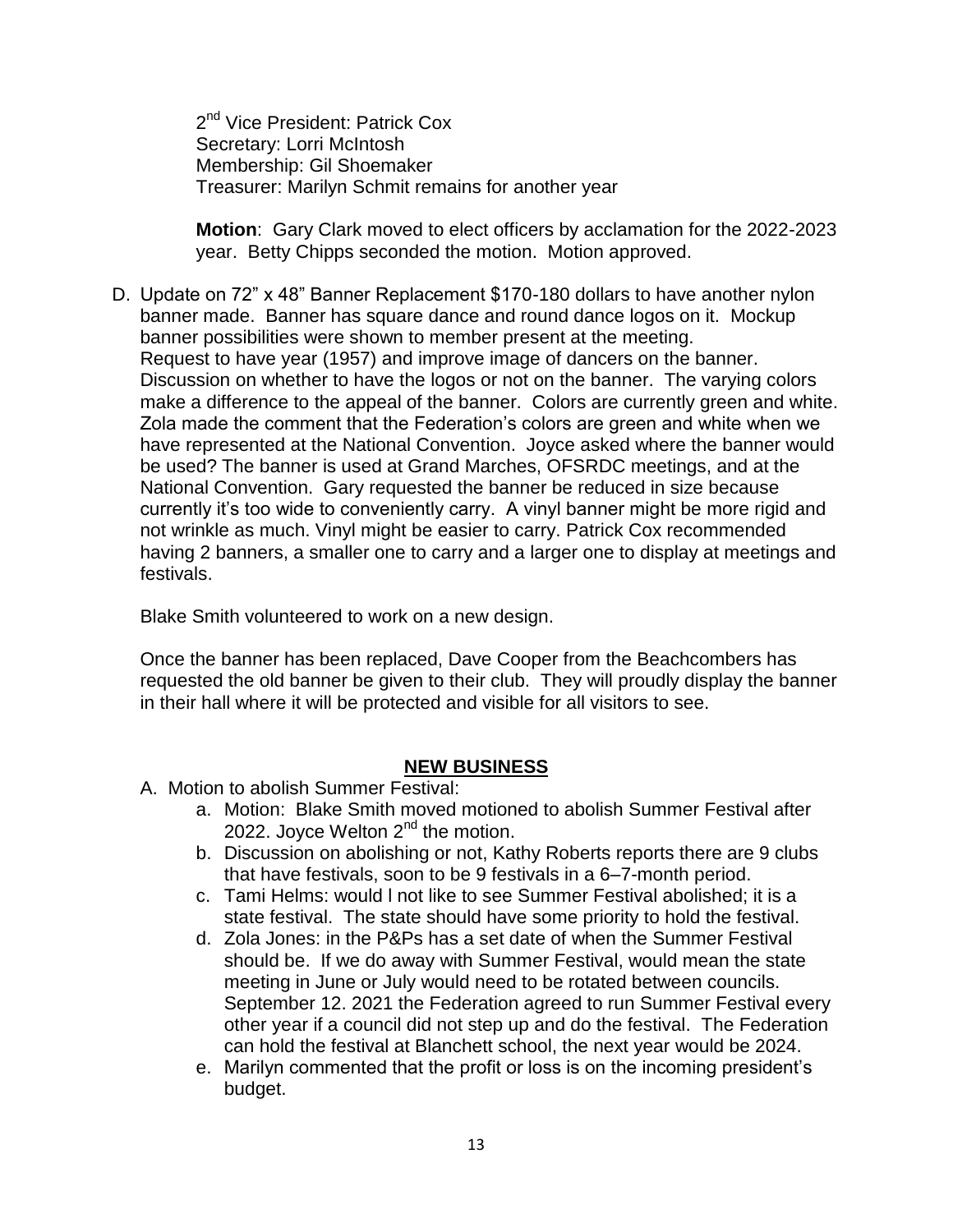f. Dave Cooper: I'm against abolishing Summer Festival, members of the festival should be visiting the clubs and councils.

Motion failed.

Kathy asked if any club or council is going to have Summer Festival 2023. Dave Cooper recommended to have someone bring a proposal for Summer Festival 2023 to Summer Festival 2022. Cece commented that she thought the Federation was going to hold Summer Festival 2023. We will research this.

- B. Club Constitution & By-laws: Where to Keep Them.
	- a. Several clubs have lost their constitution, if the Federation had a place to put them, they would be easily found.
	- b. Tim Roberts proposed that the Federation keep a copy of the club and council constitutions.
- C. Brochure from the Associated Square Dancers of Superior California (ASDSC).
	- a. Tim Roberts received information with a glossy trifold brochure with their information. Tim R. put a copy on the Federation website.
	- b. Can the state purchase the flyers for clubs to distribute and clubs can put their information on each flyer?
	- c. Kathy Roberts: would like a budget to print the flyers up and provide to clubs and councils, possibly 10 flyers per club.
		- i. There is \$300 in Publicity's budget
		- ii. Kathy will determine the number of flyers that should be ordered.
		- iii. The pamphlets will be available during Summer Festival for clubs, councils and individuals to pick up. If clubs or councils do not pick up their share, an email will be sent out asking how many they would like.
- D. 2024 Midwinter Budget (Connie Seamans)
	- a. A copy of the 2024 Midwinter Budget was sent to members of the Federation.
	- b. Connie requested to receive advance at Summer Festival.
	- c. **Motion:** Betty Chipps motioned to approve the 2024 Midwinter advanced of \$6,000, Joyce Welton second the motion. Motion passed.

# **DELEGATE REPORTS**

**BLUE MOUNTAINS COUNCIL -** David (Sally) Stutzman – No Report

# **CENTRAL OREGON COUNCIL –** Joyce (Mike) Welton

At the Council meeting on May 10th, Council reviewed the Federation Application for Membership for the Kountry Rhythm Rockin' Outlaws. The Council enthusiastically approved their application. The appropriate documents were then mailed to the Membership Chair and Treasurer in accordance with the P&P's.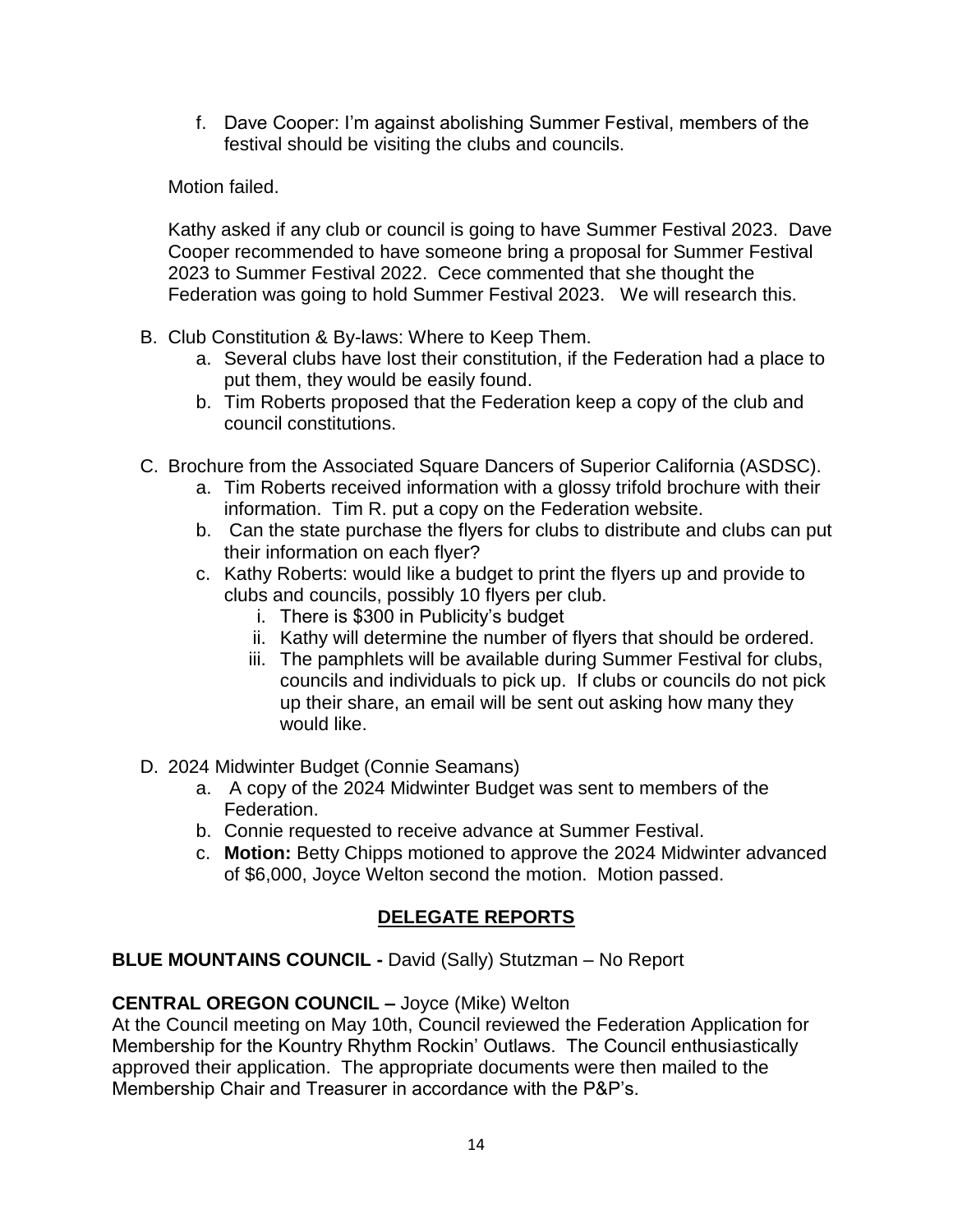High Desert Dancers (formally Bachelor Beauts & Swinging Mountaineers) returned to a regular dance schedule on February 19th. They have a full dance schedule through the end of 2022 and are beginning scheduling for 2023. Mainstream lessons began on May 2nd and will continue on Mondays and Thursdays through June 27th. A graduation dance is scheduled for Thursday, June 30th at Pine Forest Grange. As a reminder, High Desert Dancers is a Mainstream & Plus Club; a total of 4 dances are scheduled per month. Mainstream is 1st & 3rd Saturdays; Plus is 2nd & 4th Fridays.

Red Rock Squares began their regular dances on March 4th. On March 18-19, they held their first "Double Down-Triple Up" dance with Adam Christman. These "Double Down-Triple Up" dances are in conjunction with the High Desert Dancers (HDD). Friday's dance is put on by Red Rocks in Redmond, a workshop is scheduled either in Bend or Redmond on Saturday morning (10-noon), and lastly a Saturday night dance in Bend at the HDD Club. Dancers can get a reduced admission for all three events (or two evening dances) by purchasing the package at Friday's dance. This has been a very successful event for both clubs by encouraging participation at both clubs.

One such event was scheduled in June; however, it was cancelled because of caller conflict. Therefore, the two clubs decided to work together to hold a Picnic in the Park on Saturday, June 18th. The two clubs will provide the hot dogs & buns, and then have a potluck for everyone's enjoyment. There will be lawn games and perhaps a bit of dancing but the emphasis will be on having a social gathering.

Sagebrush Shufflers began their lessons on April 3rd and will continue thru June. They have 8 students and are encouraged that with these students joining their club, they will be able to continue dancing as a club. They dance in Prineville and Caller Kippen Parret is working with them to help the club survive.

#### **EMERALD EMPIRE AREA -** Zola (Ray) Jones All clubs in our Area are finally back to dancing!

Wolf Pack is having New Dancer Lessons on Saturdays, at 4:30 p.m., which they started in February.

Sweet Home Squarenaders are doing a special dance as a 'Memorial' to their recent president, Dan Allen. This is on Saturday, June l8, from 1-3pm at the Brownsville Pioneer Hall in the Brownsville City Park. Dan and Ginger Allen were also past Chairman of the Mid-Winter Festival.

Some of our area clubs go DARK in July and August, so if anyone is in our area and wants to come to a dance, contact the club to be sure they are dancing.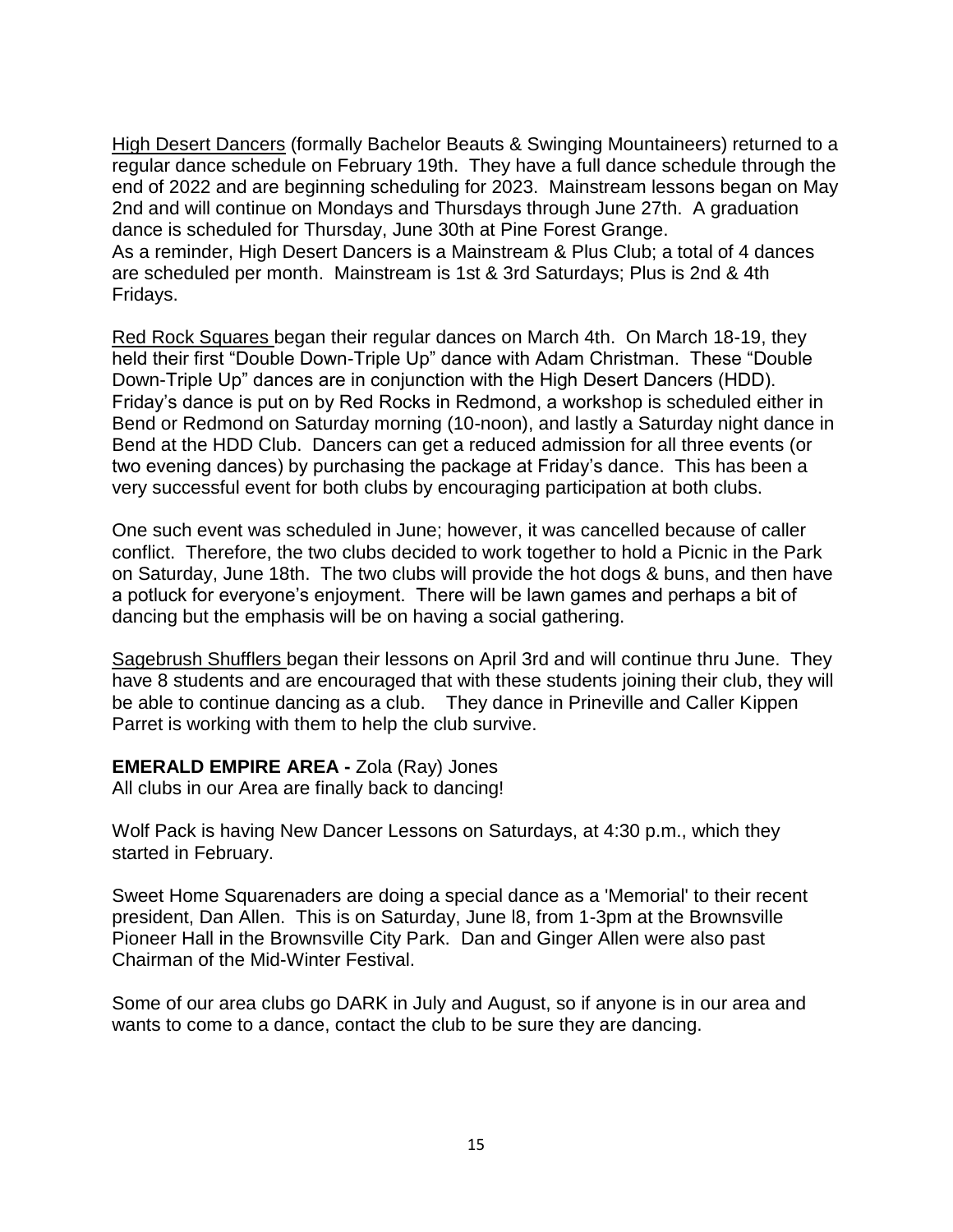Our council, at our recent meeting on May 16; voted approval of an update to our Practices & Procedures, with needed changes, as presented by a committee who had been working on this.

Our next Council Meeting will be on July 18, the 3rd Monday, at 7:00 p.m The Council will have the same officers for the next 2 years.

## **INTERSTATE HIGHLANDERS -** Cece (Sarge) Glidewell

The club and council are still struggling with finding a dance hall in which to hold workshops and dances. We had one lined up for a possible April start but that deal fell through. We will wait until after Summer Festival to begin a new search and are hopeful that we can start lessons this fall. The Potato Festival has been canceled again for this year.

## **MID-WILLAMETTE AREA COUNCIL -** Julia Buchheit

More of our clubs got back to some level of dancing during the spring, however several of the clubs are entering their "dark" season. Some of the clubs that didn't manage to have fall lessons were able to have winter/spring lessons and have graduated students. Please watch for club flyers for their summer events as there are some changes from usual locations and days/times.

Re-Vu-N-Q just finished Jive lessons. Cherry City Cloggers graduated 8 who joined the club. Independence Wagon Wheelers will have some dance dates at the Salem Square Dance Center. Lebanon's Strawberry Festival will be only 1 day this year – the first Saturday in June.

We are looking forward to be closer to "normal" for most if not all of our clubs come September.

Silver City Squares did a second set of lessons this year as the Pacific Northwest Teen Square Dance Festival was cancelled. They ended up with 29 students, 3 of which were adults and are looking at a final graduation number of about 27 at the end of May. They had 38 come try during their "open weeks". This was from kids inviting kids and from kids getting their parents interested in trying. The club has reported having a "parent" corner instead of needing childcare - though that was offered.

They also hosted a Teen Square Up dance the first weekend in May and had over 3 squares of youth in attendance for Friday night and all-day Saturday. 2 squares earned "Running Bear". There was some competition in calling, round dancing and we tried to get someone besides Julia for cueing, but she ended up competing against herself. We had 3 kids learn singing calls; several kids try the mic out with patter; Thomas Buchheit did a teach on Rainbow Stroll and Julia did dances, hash and cold cueing. Julie Stiers also tried the cold cueing.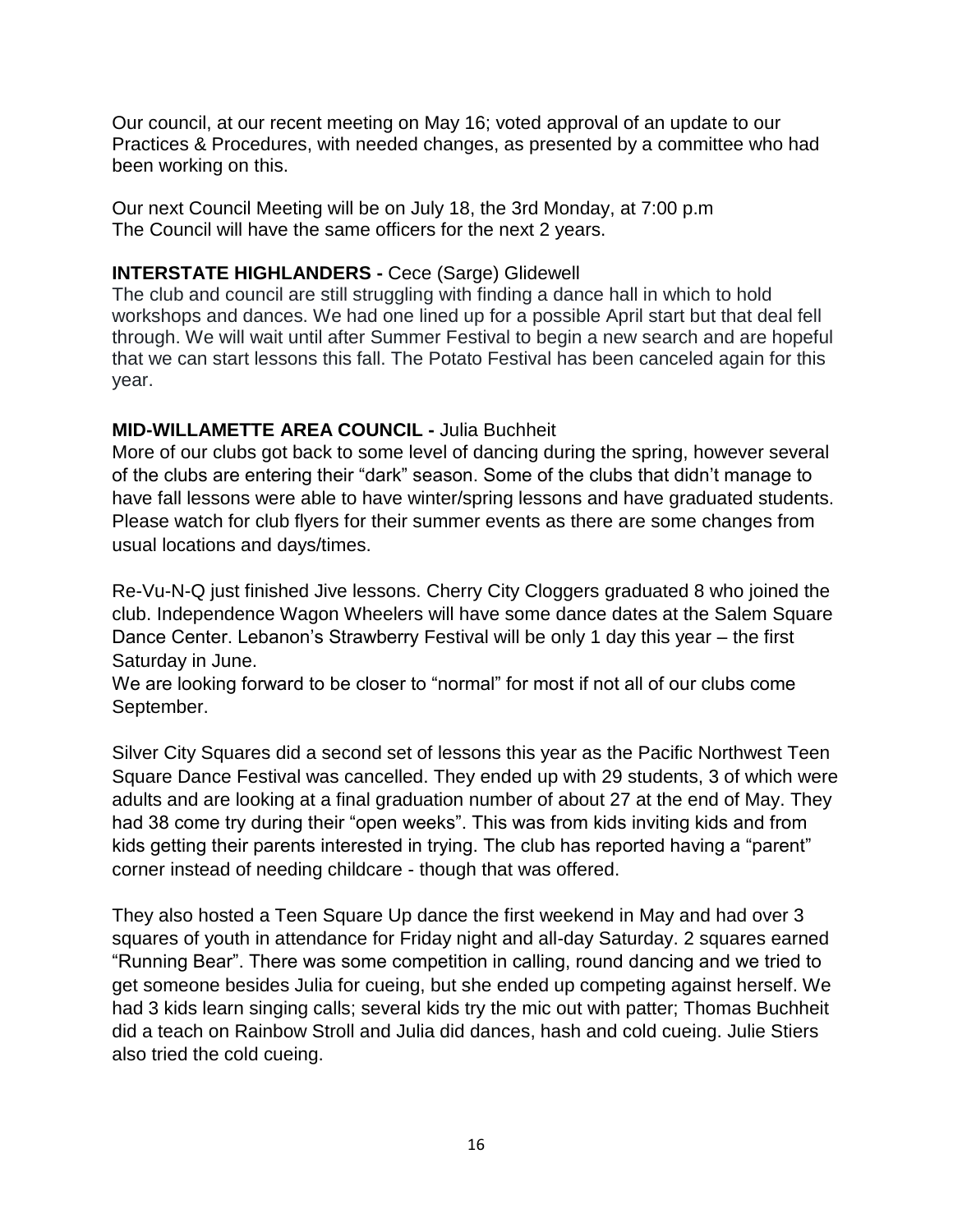Silver City youth will be handling the concession stand at summer festival – please stop by and say Hello to the youth. They would be delighted if you also bought something. They are fundraising for a lockdown overnight dance on New Year's Eve (watch for info later in the year) and for either their normal competition next year or another Teen Square Up weekend or both.

# **PORTLAND AREA COUNCIL -** Betty Chipps (Terry Halley)

The PAC 5th Friday dance on April 29th, was co-hosted by Bachelor and Bachelorettes at the Abernethy Grange. The caller and cuer were CeCe and Sarge Glidewell from Klamath Falls - despite the rain, it was a well-attended dance with three squares on the floor (and another square sitting). Thank you to the Glidewells for making the rainy, long journey - the squares had lots of fun!

The Portland Area Council (PAC) met on May 16, 2022 at the Oak Grove Community Center.

 PAC is preparing to Host the next OFSRDC meetings & State dance at Maplewood Grange, in Aurora, OR on Sept 17-18, 2022 the Flyer and the Hotels/Motels reservation list will appear in June's OFN.

A potluck/picnic is planned for PAC's June 20th meeting - park location to be advised.

Future PAC Fifth-Friday Dances planned:

● July 29, 2022 co-hosted by River City Dancers at the Milwaukie Community Center will feature Caller/Cuer: Darrell Kalmback and Tami Helms.

- September 30th PAC will host solely.
- December 30th PAC decided not to host a dance this night.

PAC - CLUB REPORTS

 Bachelor n' Bachelorettes (Abernethy Grange, Oregon City. B n B's dance every 1st, 3rd & 5th Wednesdays (see Flyer in the May + June OFN).

June 29th is a 5th-WED dance featuring Scott Zinser and Tami Helms.

- Buzzin' Bees new location is: Messiah Lutheran Church, 905 NW 94th St., Vancouver, WA. Celebrating 64th years of dancing (1st and 3rd Saturdays) happens 7:00 - 8:45pm. Our caller is KC Curtis. Please come join us!
- Chaps & Petticoats (Maplewood Grange, Aurora) MAY 20nd is our 'Flags of Valor' dance, honoring those who serve(d), with Caller/Cuer: Darrell Kalmbach and Dave Cooper … (see OFN for Flyer). Our remaining regular dance nights, this season, will be:
	- June 3rd, Plus 7:30, MS 8-10pm with Scott Zinser and Julia Buchheit, cueing.
	- June 17th dance will be dark for a visitation to the Toe Draggers.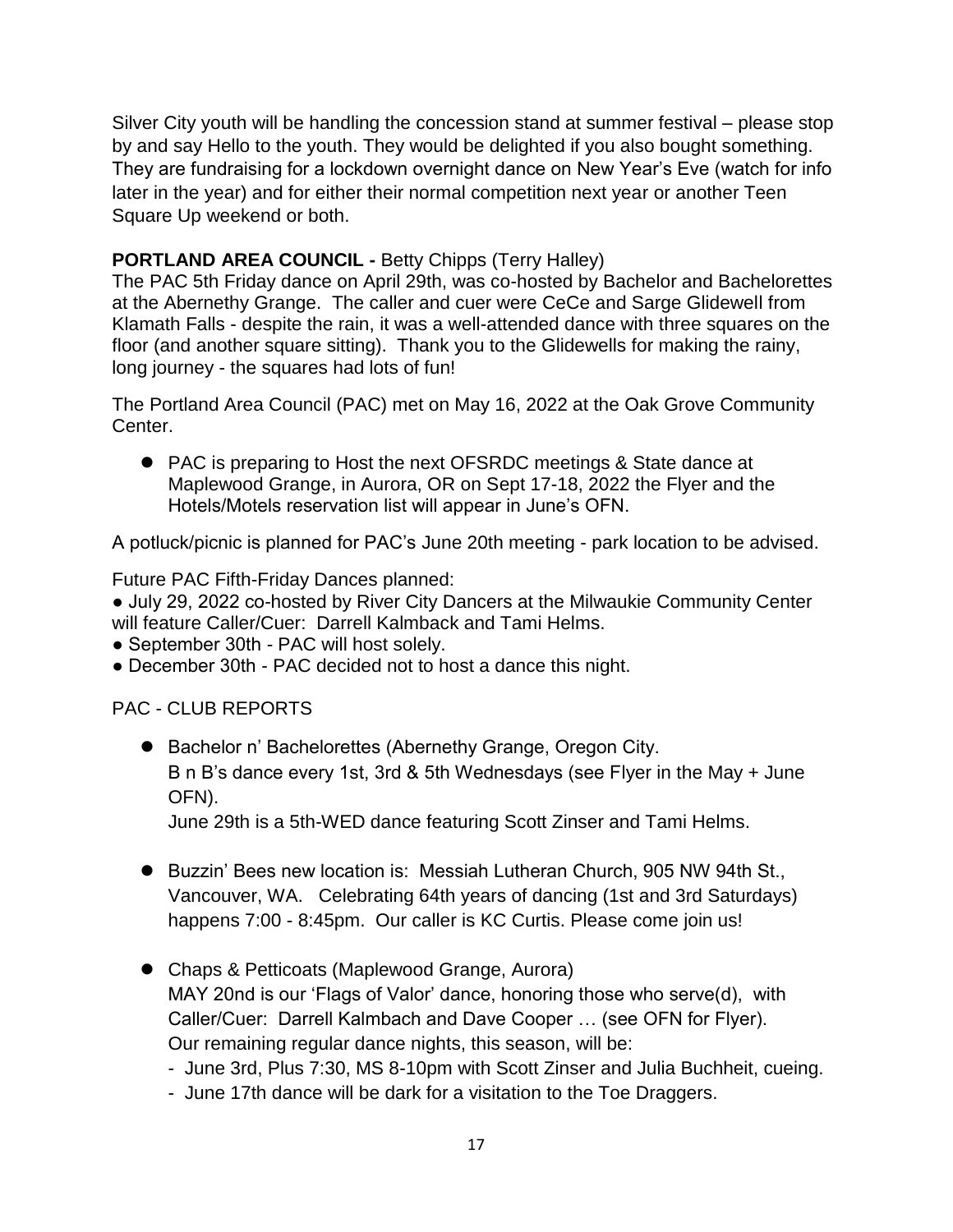Regular Dance nights reopen on 1st & 3rd Fridays beginning SEPT 17 at 7:30- 10pm.

 Country Cut-Ups - Own their venue: the Boring Barn, (complete w/outdoor stage) ...that means taxes. To help fundraise, donated treasures (stored since COVID closures) can be found at our annual Barn Sale on May 20-21, 2022 happening 9:00am - 4:00pm…please, come explore.

The Cut-Ups offer a vast variety of Lessons: Line-Dancing, Cowboy Two-step, Rounds, Mainstream (*see Flyers in the OFN)*. Cut-Ups regular dance nights are 1st and 4th Saturdays (Plus 7pm, MS 7:30-10pm). Every Fifth-Saturday is a PLUS dance night from 7-10 PM.

- Happy Hoppers (Washington Grange, Vancouver, WA) Beginner Lessons began Monday, MAY 23, 7:30-9 PM (first night is FREE, \$5 thereafter). Regular dance nights are 1st and 3rd Saturdays: Pre-Rounds 7:00 PM, PLUS is 7:30 - 9:30pm.
- Heads-to-the-Center (Thursdays @ Milwaukie Grange and 2nd-Saturdays @ OGCC) Offer Advanced and Challenge Sq. dancing to taped music on Thursdays 7:30-

9:30 PM at the Milwaukie Grange - *call to confirm*: (503) 808-7361. Second-Saturday is a monthly dance (\$5/dancer) from 4:30-6:30 at Oak Grove Community Center (OGCC), Oak Grove.

- Oaky Doaks (Oak Grove Community Center, Oak Grove) Regular dances are 1st & 3rd Saturdays beginning with Pre-Rounds at 7:00 PM, MS from 7:30 - 9:30 PM. *Call to confirm*: (503) 310-5672
- River City Dancers (Milwaukie Community Center, Milwaukie) Regular dance nights are 2nd & 4th Saturdays with PLUS at 7:00 PM, MS and Rounds at 7:30 - 9:30 PM. June 11, 2022, will remain open for the season.
- Rosetown Ramblers (Wednesdays @ Bridgeport United Church of Christ, - Vaccination and Mask/face-coverings are mandatory. Offer two series of Lessons each year: JAN to MAY and SEPT to DEC. Next Lessons will be Social Sq. Dance (SSD) level starting in SEPT at Bridgeport United Church of Christ in Portland. Second-Saturdays is a social dance night at Oak Grove Community Center, Portland with alternating MS and Plus from 7:30 - 9:30 PM.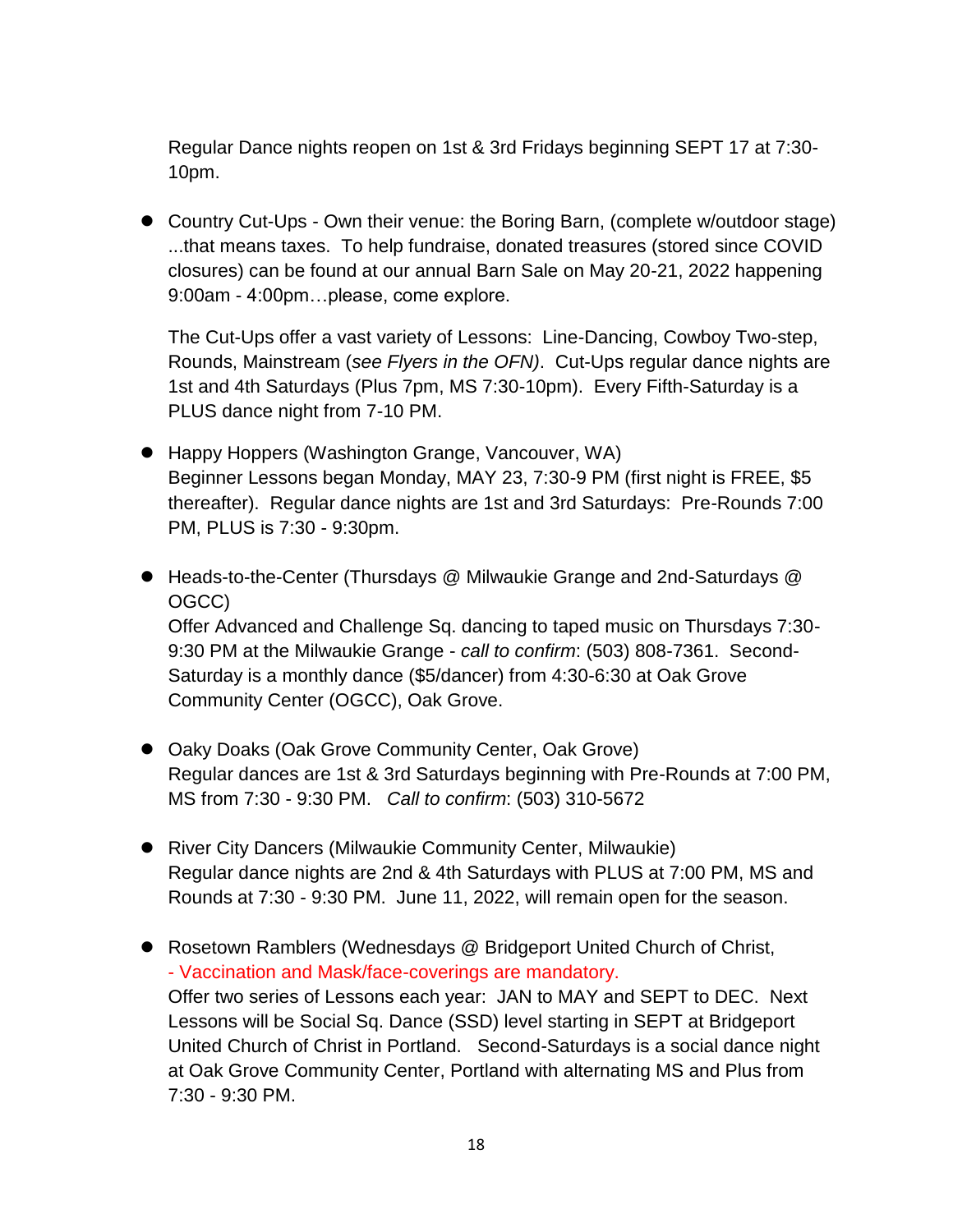### **ROGUE SIS Q COUNCIL -** Blake Smith

Rogue Sis Q Council dance at Rogue Valley Square Dance Hall with Phil Ramey Calling and Elain Fink Cueing. The dancers had a great time getting back on the floor and dancing.

Circle N Squares remain dark as they have not been able to secure a place to dance. They are working with a local native tribe for dancing classes and a place to dance.

Charlie Brown Squares: The club has been holding beginner classes on Tuesday evening, workshop/class on Thursday evening. The Second Friday of each month is SSD dance for new dancers. Dances have resumed on the first and third Saturday of each month.

Charlie Browns are busy working on Boatnik festival on Memorial Weekend (May 27-29) with Eric Henerlau calling and Dan Drumheller cueing. Along with dancing Friday, Saturday, and Sunday, The Charlie's will also have a float in the parade on Saturday morning and a jet boat trip adventure Monday morning. Check out the Charlie Brown website (charliebrownsquares.com) for more details on Boatnik weekend and other dancing opportunities.

Star Promenaders continue to dance the second and fourth Saturday of each month. The first Friday of each month is game night at the square dance hall. Dancers can bring a game or join with someone who has brought a game and have fun, no dancing on tis night. It has been a success to bring dancers together and socialize without dancing. The third Friday of each month is our SSD dance for new dancers. Beginner class is every Monday night from 6:30-8:30pm. Thursday night is Workshop with Phil, practicing mainstream and plus. We will be dark June 10 & 11 for Buckaroo Round Up and Wildlife Safari Benefit Dance.

Stars have been extremely busy getting ready for the 44th Diamond Lake Festival, July 21-23, with Don and Marie Wood calling and cueing. Come join the fun of dancing in the moonlight, sitting by the lake, even dancing in the lake on Saturday. Potluck on Friday after sponsored by Star Promenaders. Potluck on Saturday afternoon sponsored by Pear Blossom Committee.

Pear Blossom Festival held on April 8, 9, 10 at Rogue Valley Square Dance Center with Mike Haworth calling and Rikki Lobato cueing was a huge success.

## **SOUTH COAST COUNCIL –** Dave (Patty) Cooper

BEACHCOMBERS graduated 11 students last Sunday. All are excited to join the dance community. Flyers are out and registrations are coming in for Battle Rock Festival scheduled for Labor Day Weekend as usual. Our 69th Birthday Celebration will be held July 2nd and 3rd. Flyers are around and also on our club website.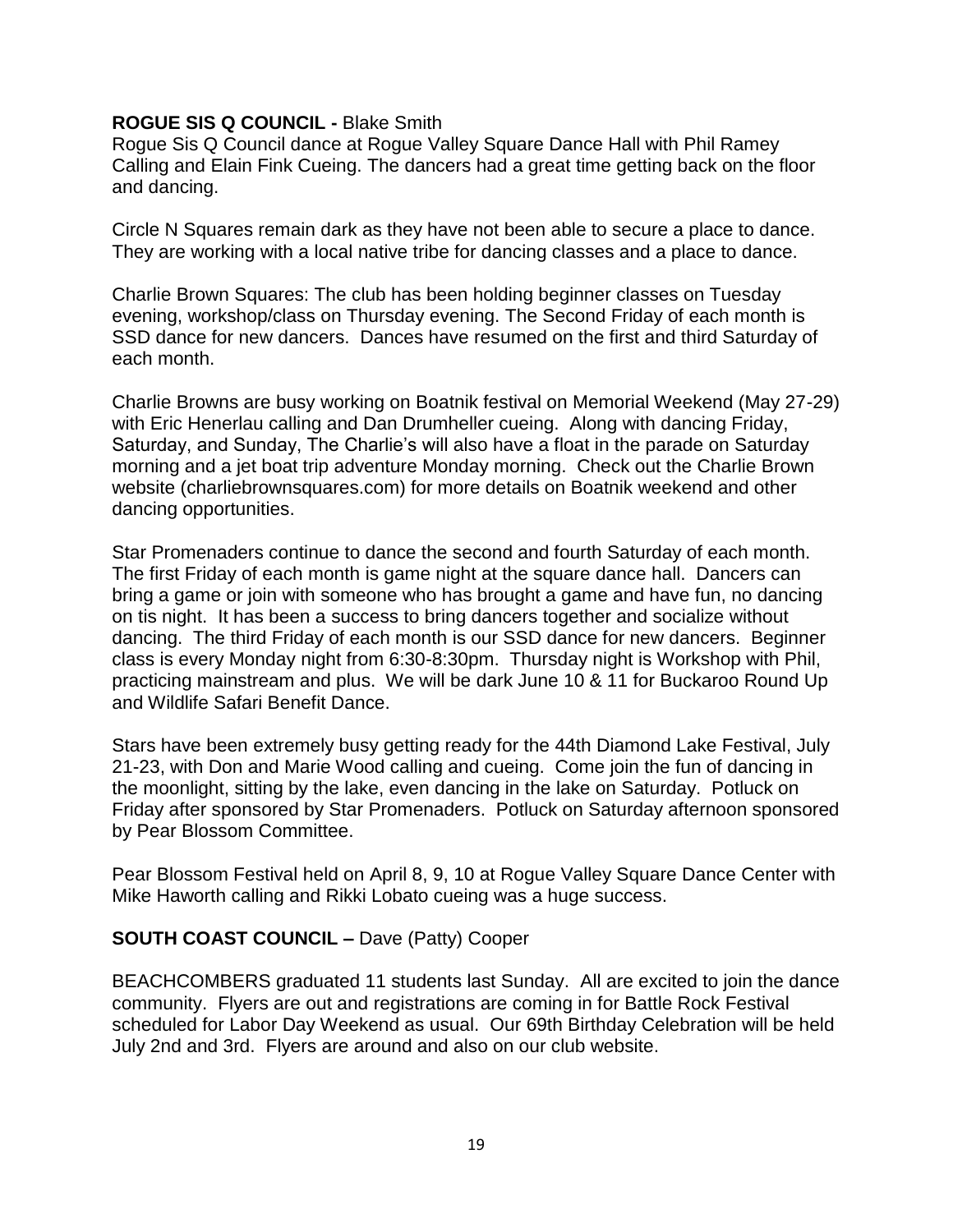SAINTS 'N AINTS have a new beginner class going at this time. They held their 44th Birthday Dance at Coos Bays Old City Hall in April.

SETS-IN-ORDER are back dancing regularly in Coquille. Bob Houston is their new caller.

## **TUALATIN VALLEY COUNCIL -** Josie Rosenbury

The TVC elections were held for all positions that are changing this year (except my replacement, which will be elected prior to the term of office starting in September). Ursula Kuhn is the new President replacing Mike StClair and K.C. and Linda Curtis are together elected as our Vice President replacing Jan Amerson.

Since the beginning of the year the TVC has been meeting monthly via Zoom and has been pleased to have George Hermann, Tim Keck and Tami Helms show their support by attending these meetings. If the majority wants to meet face to face later this year and offer Zoom as an option for those who cannot attend we may go back to meeting at a centrally located restaurant.

In recent meetings the TVC clubs were encouraged to check with their callers and cuers to be shown their annual evidence of updated licensing renewals for BMI/ASCAP and SESAC so they can legally play music at dances. Clubs are updating the Federation website with their new officer contact information in preparation of having up-to-date information for the new Federation directories. The clubs are also sending in their Dues. Reminders to enter students on the Federation website and to send insurance funds for any new members have been given to the delegates to take back to their clubs as well as the upcoming Randall Award deadline so they can be thinking about who they want to nominate.

The TVC had its first counsel dance in two years! The April  $30<sup>th</sup>$  dance was held at the Kinton Grange and was hosted by the Toe Draggers where 44 energetic dancers attended! The TVC will host the Hahn Barn dance and potluck/picnic this year which is scheduled for Sunday, August 21<sup>st</sup> beginning at 3 pm. The TVC encourages club visitations to Anniversary and special dances to show support.

The TVC clubs have been reviewing their mask and vaccine requirements and some have lifted all mandates. In an effort to move towards a more social environment now clubs are offering cookies, snacks and beverages at the dances and some even have a scheduled break to encourage visiting.

The TVC now has 12 of our 13 clubs regularly dancing. The Wave Steppers in Garibaldi have lost members and have difficulty getting a square together and their lessons had to be postponed due to lack of participation. Here is a brief update on what is happening with the rest of the TVC Clubs:

Columbia River Dancers – no mandates (4 – 6 squares – successful MS lessons) Dance 1<sup>st</sup> and 3<sup>rd</sup> Fridays at Manor Grange in Battleground, WA, 7-8 pm Plus, 8-10 MS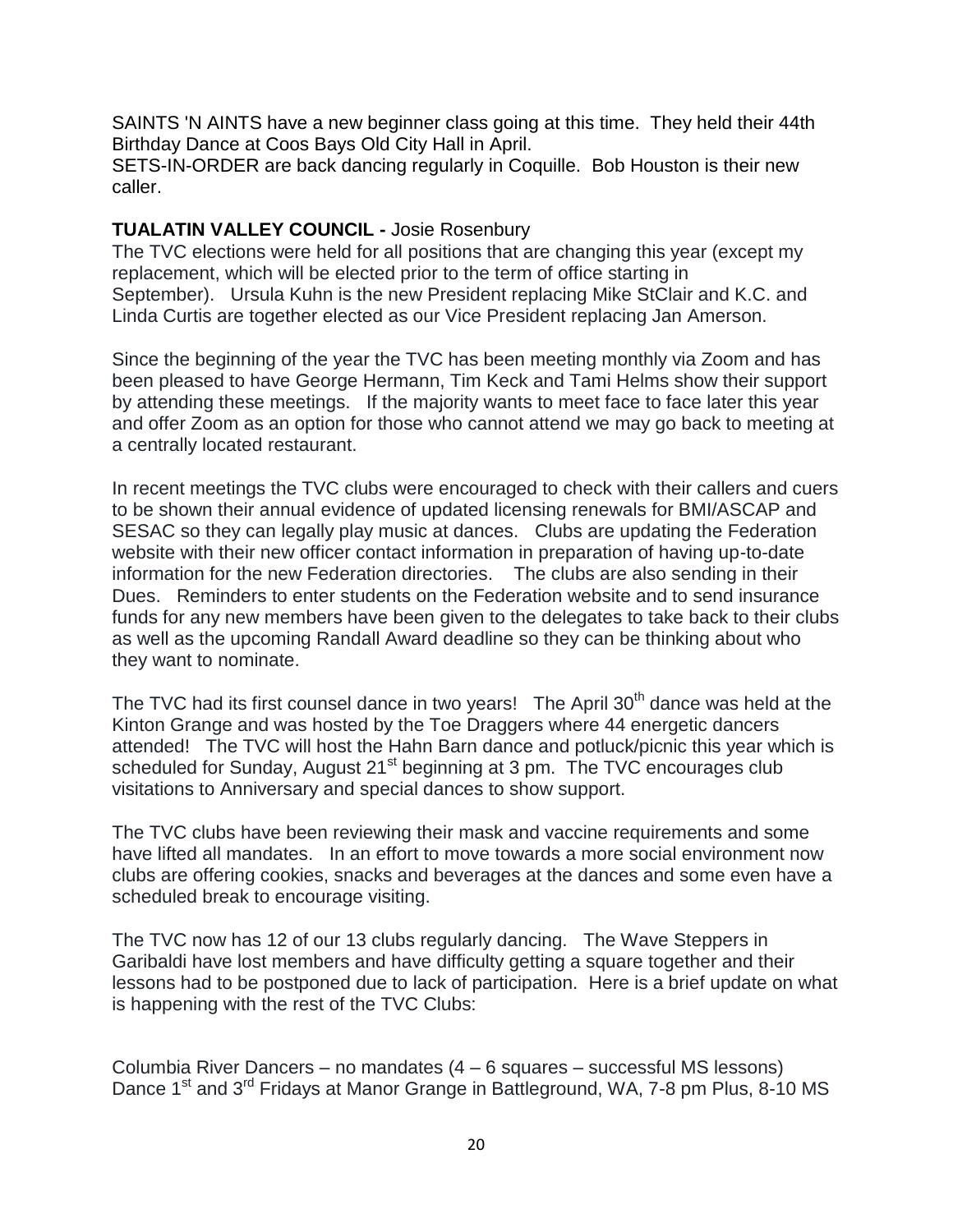Eager Beavers – mandates lifted! Mondays – Plus  $1 - 3$  pm – Had their  $47<sup>th</sup>$  Anniversary Dance on  $4/25$  with 4 squares attending! Hayshakers – no mandates Dance  $2^{nd}$  and  $4^{th}$  Saturdays 7-9 – Lessons first and MS the last 30 mins.

Hoedowners – no mandates (6-8 squares!) Dance the  $2^{nd}$  and  $4^{th}$  Saturdays 7-9:30 pm Round Dance lessons, Tuesdays at 7 pm

Mix N Mingle – proof of vaccination required Dance 1<sup>st</sup> and 3<sup>rd</sup> Saturday, 7:30 pre-rounds, 8-10:30 Plus Dancing during June, then dark for summer, starting again 9/17.

Oak Hills Squares – proof of vaccination required Dance Mondays 6:30-7:30 Lessons (9 students), 7:30-8:30 pm MS 1<sup>st</sup> Monday themed dances 7:30-9pm

R Square D – no mandates

Dance Plus & MS 2nd and 4<sup>th</sup> Wednesday (from June-August) Casual dress. Ice-cream after all the dances! MS graduation in May; Plans to offer MS lessons again in September. Celebrated 69<sup>th</sup> Anniversary on 4/8 with many quests in attendance!

Sunset Promenaders – mandates completely lifted! 1<sup>st</sup> and 3<sup>rd</sup> Saturdays MS - (Often 3 squares) MS graduation for 6 students in June.

Promenaders Plus – mandates completely lifted!  $1<sup>st</sup>$ ,  $3<sup>rd</sup>$  and  $5<sup>th</sup>$  Thursdays for Plus – (3-4 squares)

Toe Draggers – Last dance will be June 17. The club is folding. Tim Roberts: due to the age and health of our club members. Kathy Roberts: our last dance on June 17 will be a free dance with KC Curtis and Darrell Kalmbach calling with Tami Helms cueing. We hope to have a big party! We will have one of our traditional Toe Draggers' break with food after the dance. We will also be giving away a lot of our decorations during the break to any club, group, or person who can use them.

Tri-Squares – masks required, but other mandates lifted! Have been conducting refresher lessons during April and May. During month of June Club will dance  $2^{nd}$  and  $4^{th}$  Sunday afternoons 3-5 pm and then go dark for the summer. In September the club goes back to dancing  $2^{nd}$  and  $4^{th}$  Friday evenings.

Valley River Dancers – mandates completely lifted! 2<sup>nd</sup> Friday Plus 7:30-10:30 pm beginning with pre-rounds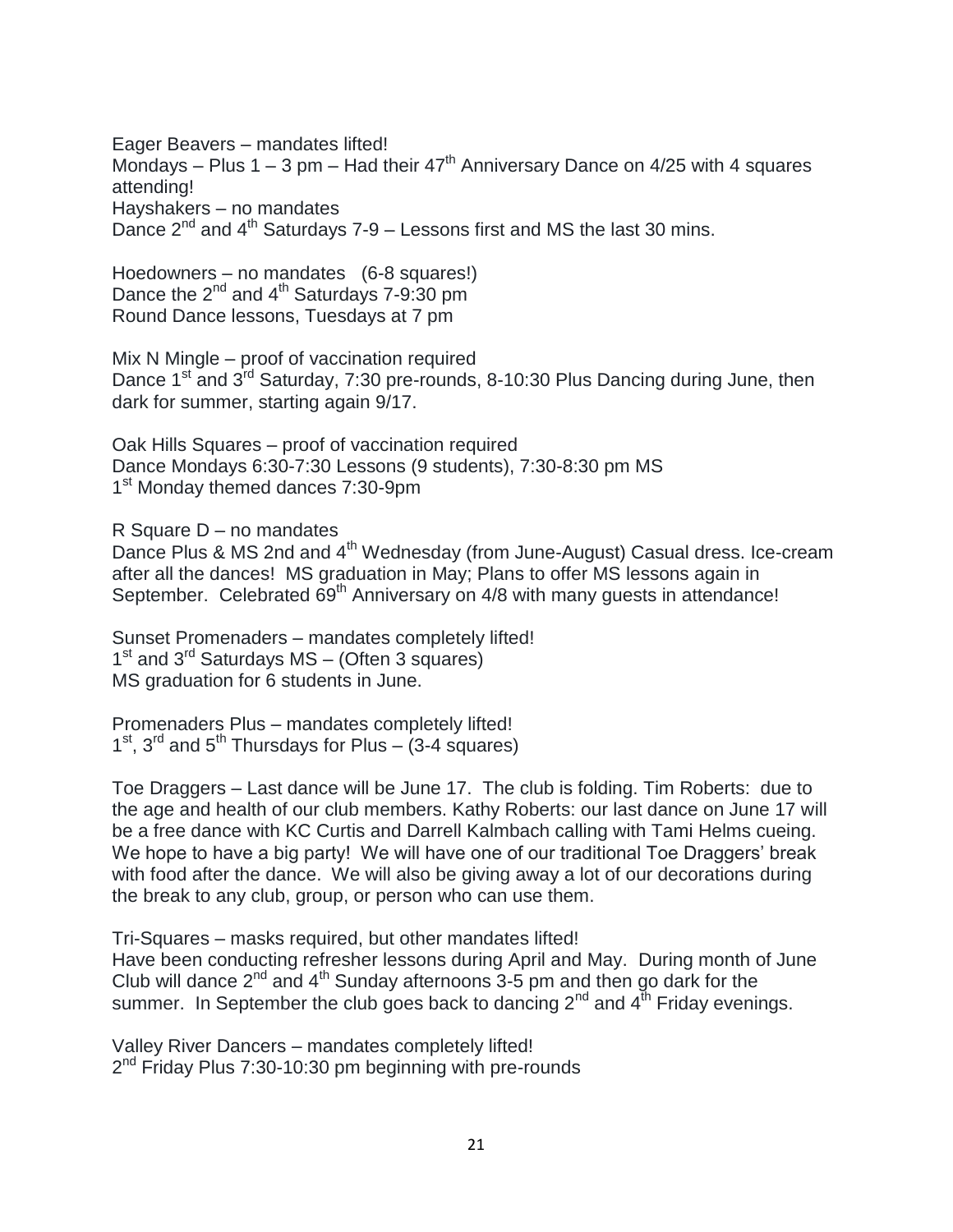4<sup>th</sup> Friday Mainstream 7:30-10:30 pm beginning with pre-Plus. MS Lessons were canceled and will resume in September. Round dance lessons (beginning waltz) start 5/24, Tuesdays 6:30-8 pm.

Valley Squares – no mandates

Dance  $3^{rd}$  Saturdays 7-9:30 pm MS every  $3^{rd}$  tip Plus – Celebrating  $73^{rd}$  Anniversary Dance 5/21.

# **UMPQUA AREA COUNCIL –** Angie Sue

Meets every month, hosts dances on 5th Saturdays throughout the year, hosting a special dance on July 8-9, Graffiti Sock Hop at the Buckeroo Barn in Roseburg.

## **Buckeroos**

Mainstream dances twice a month, 1st and 3rd Saturdays, w/Mark Wheeler or guest caller or/Neil Koozer.

Lessons ended in May due to lack of interest.

Buckeroo Roundup w/Michael Kellogg and MaryAnn Callahan, scheduled for June 10- 11, 2022, Wildlife Safari Dance on June 12. Committee is Annette Reynolds and Laura Knotts.

Current officers: President: Annette Reynolds Vice President: Ray Blessing Treasurer: Lois Muck Secretary: unknown Lessons/Membership: Laura Knotts Rentals: Bruce Knotts

# **Timber 8s**

Plus dances twice a month, 2nd and 4th Saturdays, with guest callers/Neil Koozer, DARK June until September 10, 2022. Current officers: President: Glen Nielsen Vice President: Dan Jones Treasurer: Doris Koozer Secretary: Karla Choy

# **Dancing Friends Round Dance Club**

Lessons/workshops ending May 31, 2022 Round Dance Party w/Neil Koozer, Cuer, moved from Friday to Tuesday nights for June, July, August 7-9 pm. Current Officers: President: Rod Skinner Vice President: to be filled Treasurer: Carolyn Skinner Secretary: Denise Middleton Publicity & Promotions: Angi Su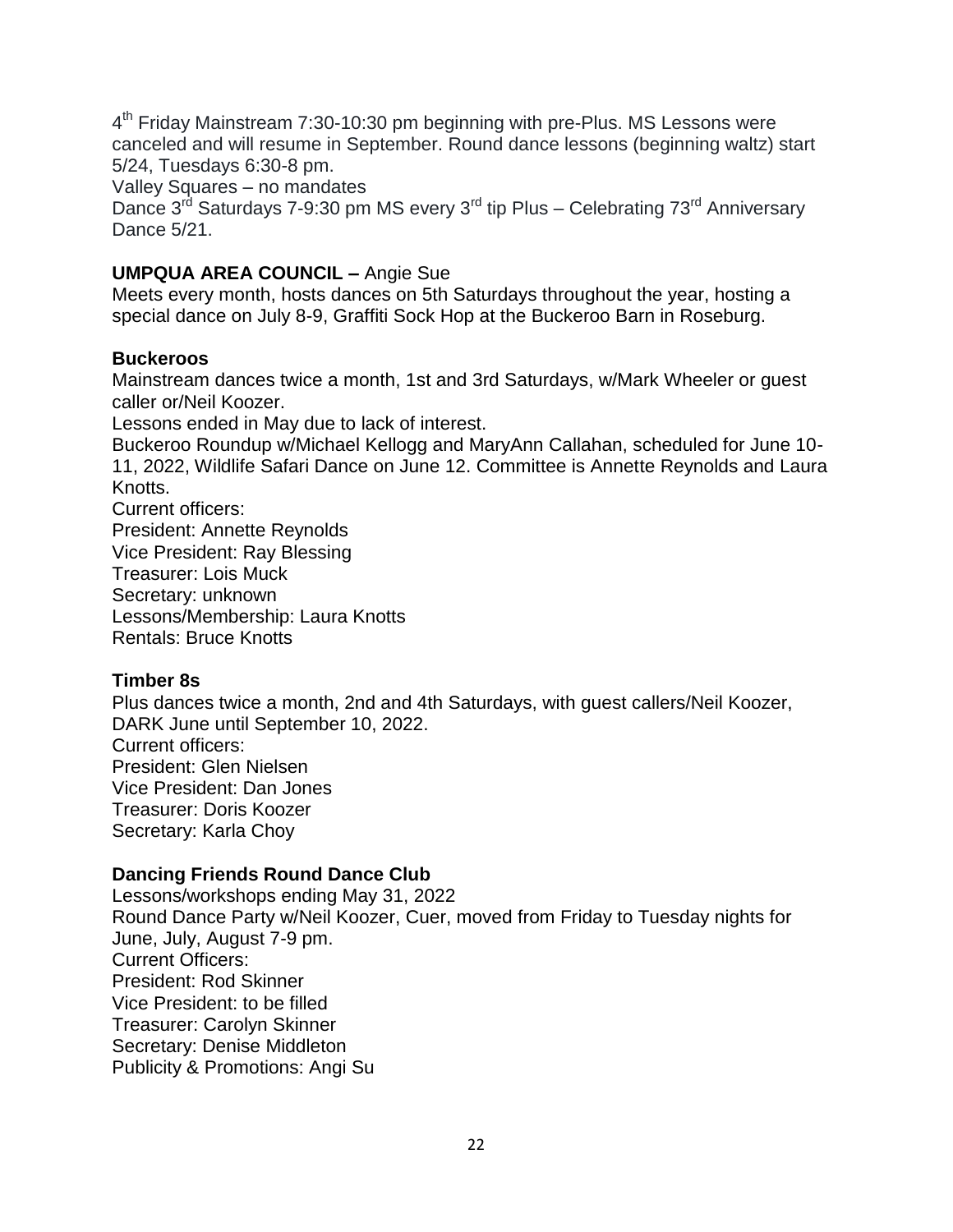## **ACTIVE GOODWILL AMBASSADORS**

### **Roger & Linda Putzler**

Linda and I have not been able do much visiting of square dance clubs in the last few months. We were able to spend an enjoyable night with the Timber 8's in Roseburg in January. February led us to help celebrate the Corvallis Squares Birthday dance. We were able to have some fun with the dancers of the Emerald Empire Council at a few dances in March and had a great couple of visits to the Silver City Dancers in Silverton. Hope to see more faces of square dance friends in the coming months.

### **Melissa James**

This is my second report as Goodwill Ambassador, beginning after Mid-Winter Festival.

I am encouraged by the growing number of dancers at dances I am able to attend. Folks are so happy to be back dancing again! While some clubs remain closed, or open to members only, some are beginning to thrive with lessons and dances being moderately attended. Some clubs are still not accepting non-vaccinated dancers, though most have dropped that requirement. Only a few clubs are serving refreshments, but cookies and finger foods served individually are making a comeback. I've heard from many dancers that it's time to have refreshment breaks again for the socializing factor.

Our callers and cuers are getting their legs back under them and I have to say that we, as a state, are blessed with the number and caliber of our callers and cuers. Special kudos go to Mike Kious and Terry Halley who did awesome at their first full dances back on the stage. And special recognition is due for Julia Buchheit who is doing a great job cueing.

Beginner dances are cropping up again and that's great for adding new dancers and ones that took lessons before the shutdown but maybe didn't get finished. It's also great as refreshers & warm ups for our dancers venturing back after 2 years or more. Both the PAC and TVC dances were decently attended with many of our state officers in attendance.

Overall, I am optimistic about our beloved activity and look forward to many state and weekend festivals coming over the summer months. Kathy Roberts' comprehensive list posted in OFN and on Facebook is a wonderful tool for making plans. WA State Festival, OR Summer Festival and Diamond Lake will be great fun in our own back yard.

I visited Pear Blossom Festival in Medford.

Happy dancing and happy trails!

# **GOOD OF THE ORDER**